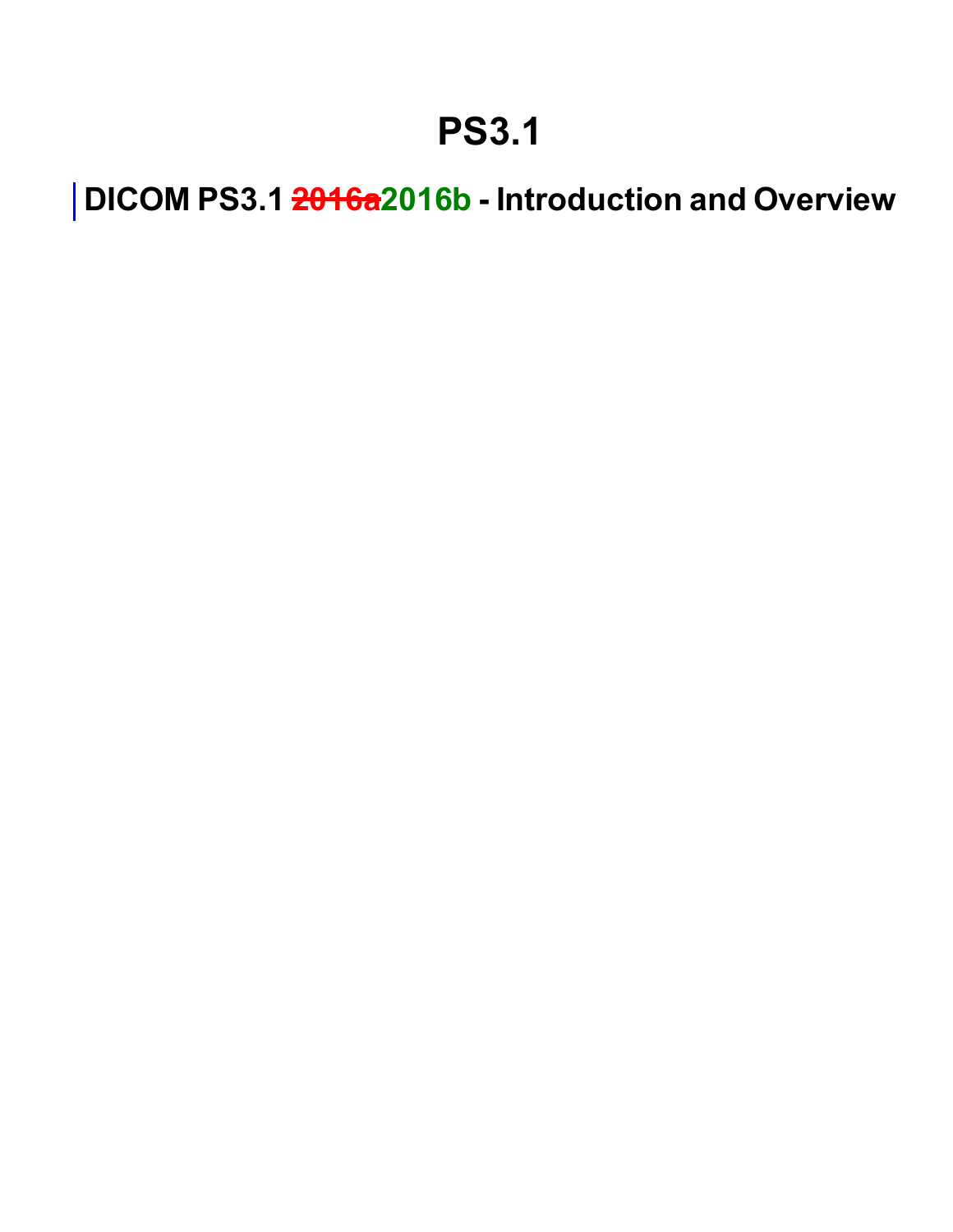### **PS3.1: DICOM PS3.1 2016a2016b - Introduction and Overview**

Copyright © 2016 NEMA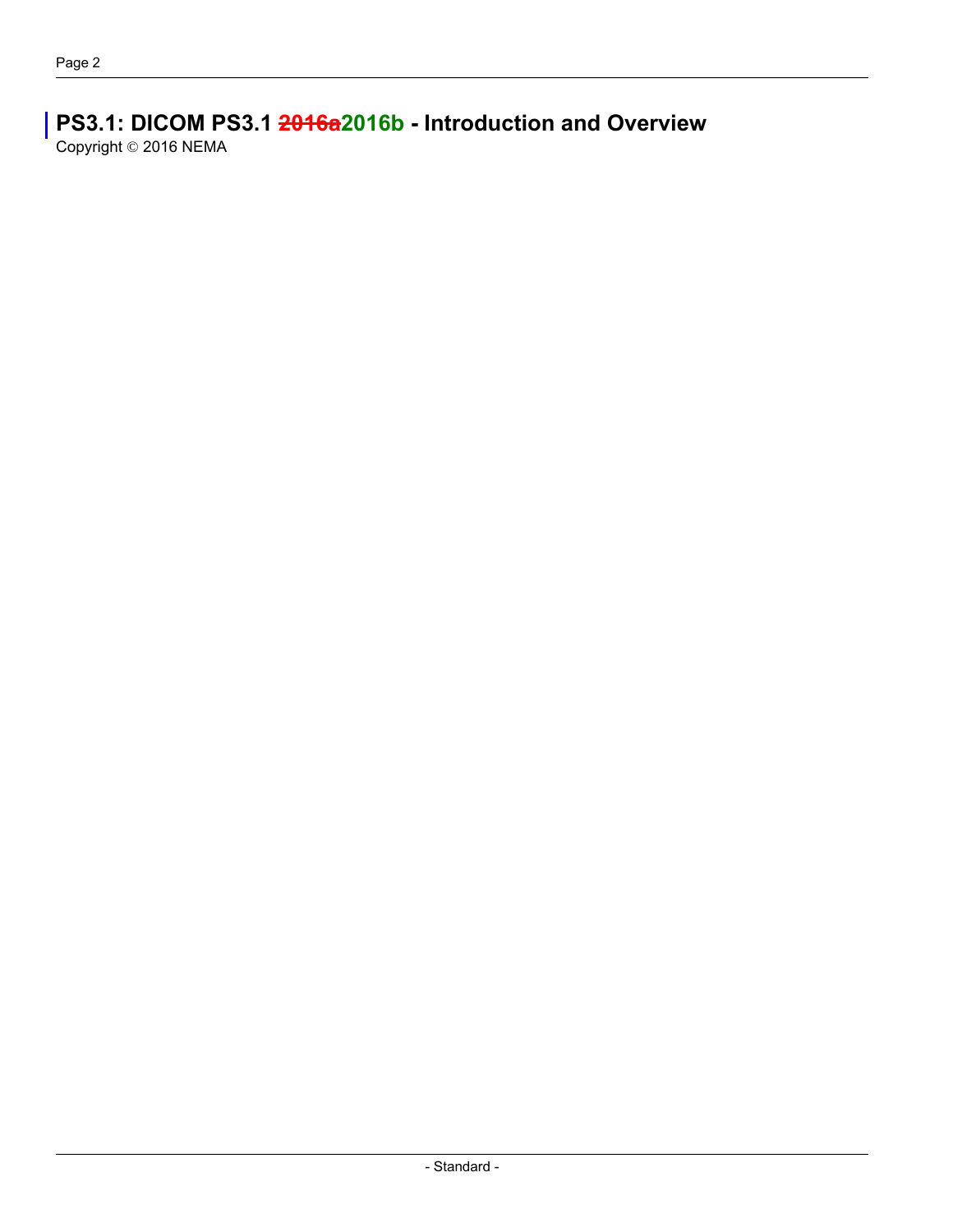### **Table of Contents**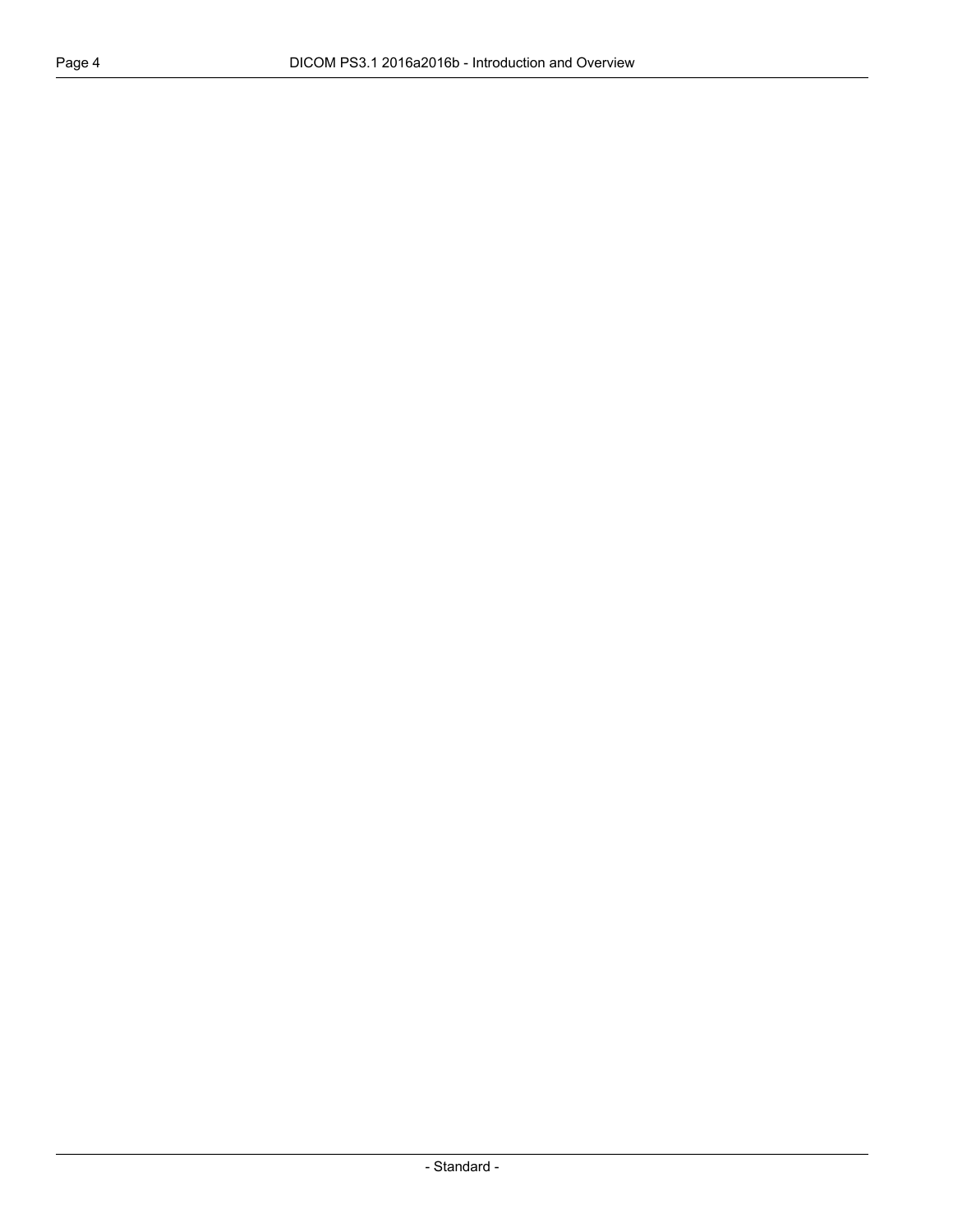### **List of Figures**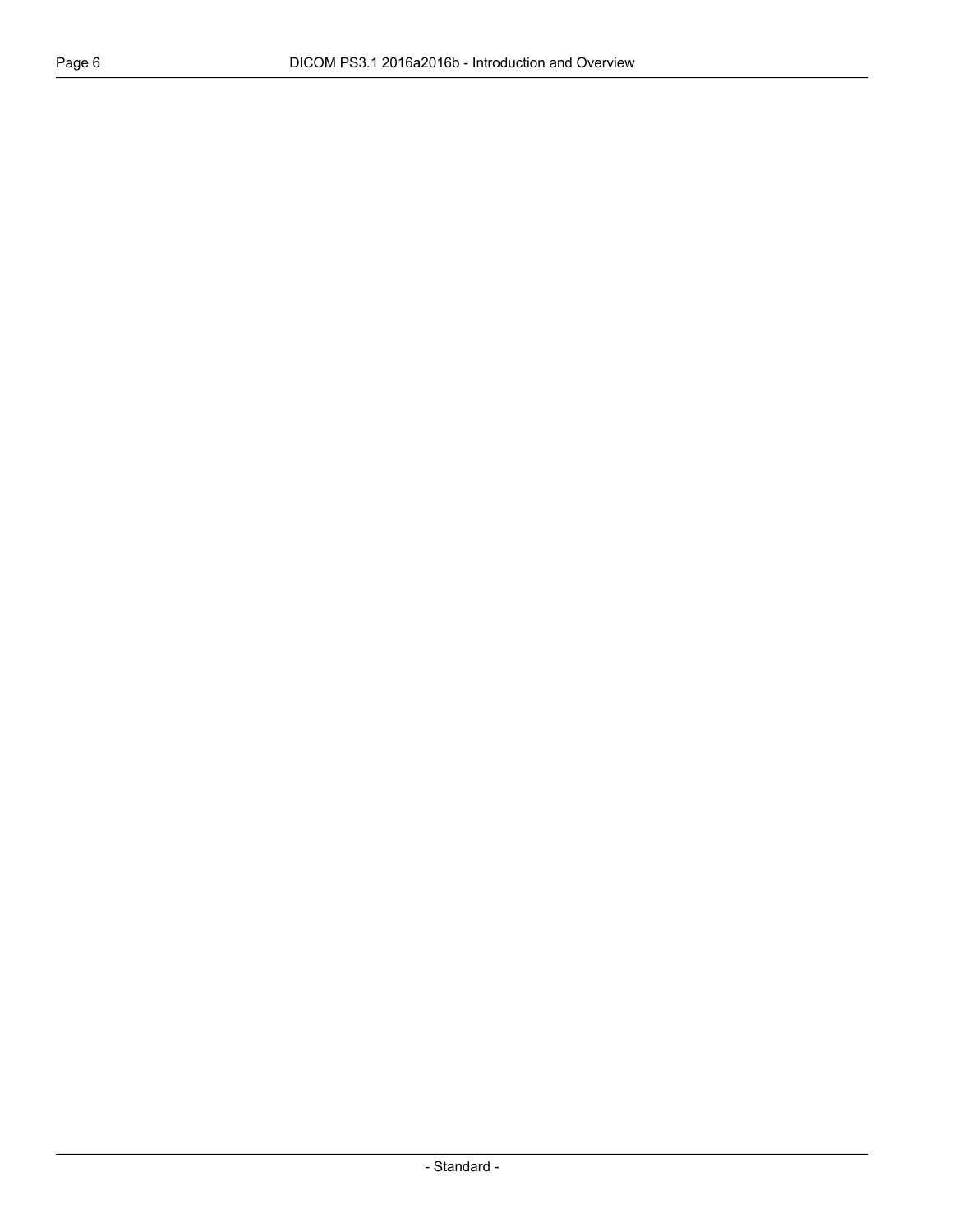## <span id="page-6-0"></span>**Notice and Disclaimer**

The information in this publication was considered technically sound by the consensus of persons engaged in the development and approval of the document at the time it was developed. Consensus does not necessarily mean that there is unanimous agreement among every person participating in the development of this document.

NEMA standards and guideline publications, of which the document contained herein is one, are developed through a voluntary consensus standards development process. This process brings together volunteers and/or seeks out the views of persons who have an interest in the topic covered by this publication. While NEMA administers the process and establishes rules to promote fairness in the development of consensus, it does not write the document and it does not independently test, evaluate, or verify the accuracy or completeness of any information or the soundness of any judgments contained in its standards and guideline publications.

NEMA disclaims liability for any personal injury, property, or other damages of any nature whatsoever, whether special, indirect, consequential, or compensatory, directly or indirectly resulting from the publication, use of, application, or reliance on this document. NEMA disclaims and makes no guaranty or warranty, expressed or implied, as to the accuracy or completeness of any information published herein, and disclaims and makes no warranty that the information in this document will fulfill any of your particular purposes or needs. NEMA does not undertake to guarantee the performance of any individual manufacturer or seller's products or services by virtue of this standard or guide.

In publishing and making this document available, NEMA is not undertaking to render professional or other services for or on behalf of any person or entity, nor is NEMA undertaking to perform any duty owed by any person or entity to someone else. Anyone using this document should rely on his or her own independent judgment or, as appropriate, seek the advice of a competent professional in determining the exercise of reasonable care in any given circumstances. Information and other standards on the topic covered by this publication may be available from other sources, which the user may wish to consult for additional views or information not covered by this publication.

NEMA has no power, nor does it undertake to police or enforce compliance with the contents of this document. NEMA does not certify, test, or inspect products, designs, or installations for safety or health purposes. Any certification or other statement of compliance with any health or safety-related information in this document shall not be attributable to NEMA and is solely the responsibility of the certifier or maker of the statement.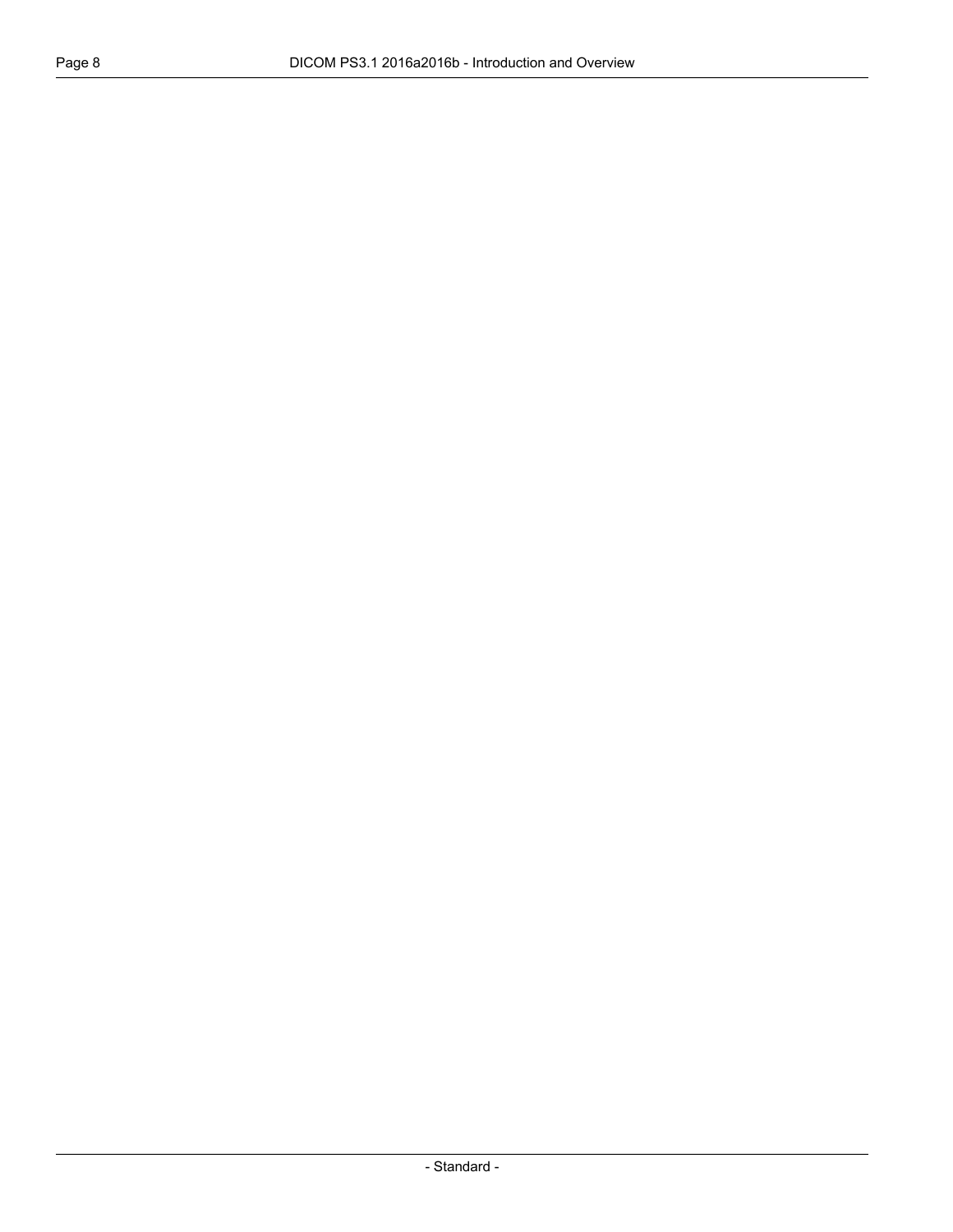### <span id="page-8-0"></span>**Foreword**

The DICOM Standards Committee is an independent, international standards development organization comprising biomedical professional societies whose specialties include the use of medical imaging, manufacturers of medical imaging equipment and related information systems, and government agencies, trade associations, and other standards development organizations with an interest in standardization of medical imaging information and related data. Membership is open to all organizations with a material interest in the work of the Committee. The Committee collaborates closely with other standards development organizations in the fields of Healthcare Informatics and Electrical Equipment in Medical Practice. The Secretariat of the Committee is the National Electrical Manufacturers Association and its Medical Imaging and Technology Alliance division.

The principal product of the Committee is this Standard, Digital Imaging and Communications in Medicine (DICOM).

This DICOM Standard was developed according to the procedures of the DICOM Standards Committee.

The DICOM Standard is structured as a multi-part document using the guidelines established in [ISO/IEC [Directives,](#page-16-1) Part 32].

The Standard is published as NEMA Standard PS3, and its Parts are identified by the numbering of the NEMA publication (PS3.1, PS3.2, etc.).

DICOM® is the registered trademark of the National Electrical Manufacturers Association for its standards publications relating to digital communications of medical information, all rights reserved.

HL7® and CDA® are the registered trademarks of Health Level Seven International, all rights reserved.

SNOMED®, SNOMED Clinical Terms®, SNOMED CT® are the registered trademarks of the International Health Terminology Standards Development Organisation (IHTSDO), all rights reserved.

LOINC® is the registered trademark of Regenstrief Institute, Inc, all rights reserved.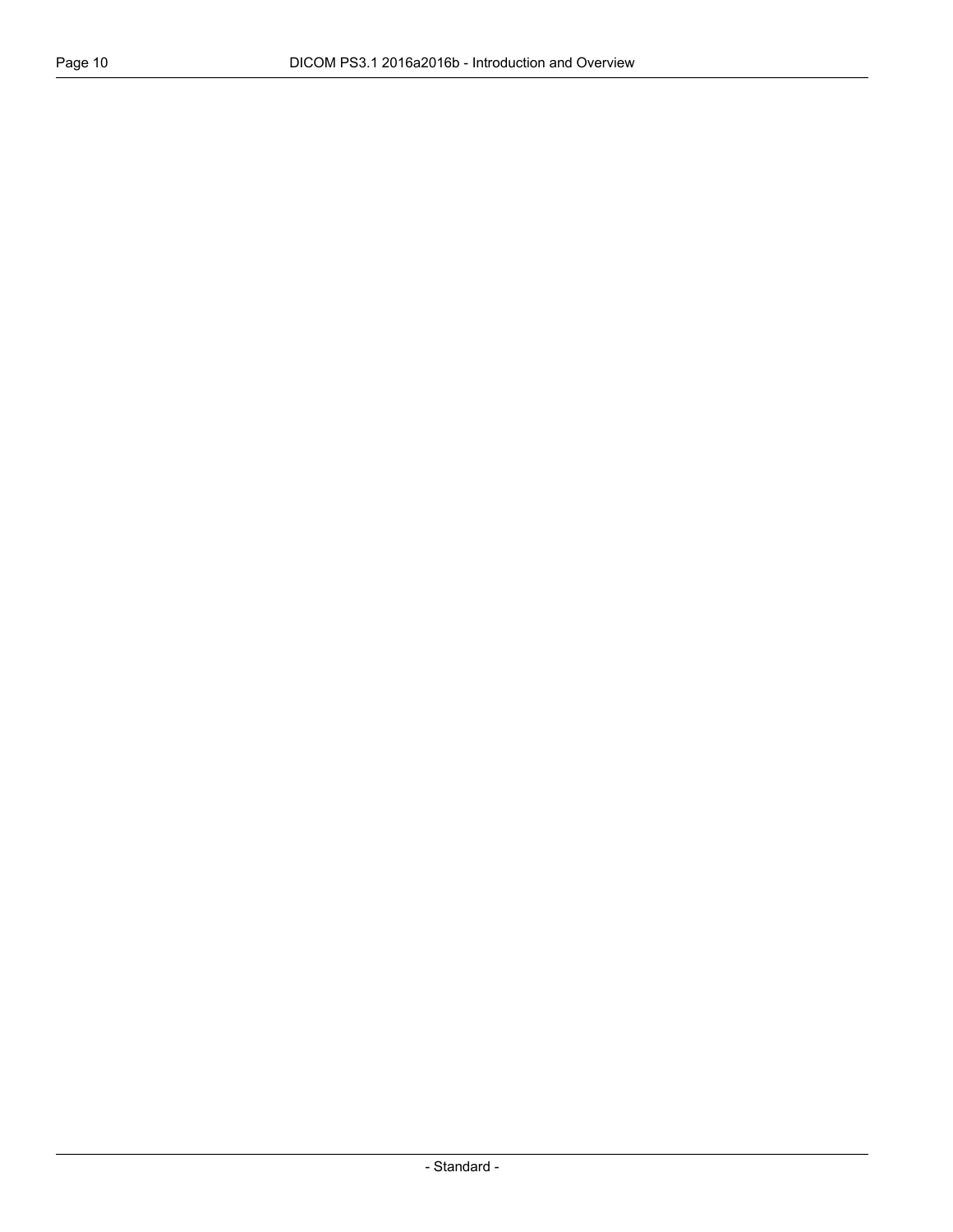# <span id="page-10-0"></span>**1 IntroductionScope and Field of Application**

<span id="page-10-1"></span>PS3.1 provides an overview of the entire Digital Imaging and Communications in Medicine (DICOM) is the standard for the communication and management of medical imaging information and related dataStandard. It describes the history, scope, goals, and structure of the Standard. In particular, it contains a brief description of the contents of each part of the Standard.

#### **1.1 Scope of DICOM**

Digital Imaging and Communications in Medicine (DICOM) is the standard for the communication and management of medical imaging information and related data.

The DICOM Standard facilitates interoperability of medical imaging equipment by specifying:

- For network communications, a set of protocols to be followed by devices claiming conformance to the Standard.
- The syntax and semantics of Commands and associated information that can be exchanged using these protocols.
- For media communication, a set of media storage services to be followed by devices claiming conformance to the Standard, as well as a File Format and a medical directory structure to facilitate access to the images and related information stored on interchange media.
- Information that must be supplied with an implementation for which conformance to the Standard is claimed.

The DICOM Standard does not specify:

- The implementation details of any features of the Standard on a device claiming conformance.
- <span id="page-10-2"></span>• The overall set of features and functions to be expected from a system implemented by integrating a group of devices each claiming DICOM conformance.
- A testing/validation procedure to assess an implementation's conformance to the Standard.

#### **1.2 Field of Application**

The DICOM Standard pertains to the field of Medical Informatics. Within that field, it addresses the exchange of digital information between medical imaging equipment and other systems. Because such equipment may interoperate with other medical devices and information systems, the scope of this Standard needs to overlap with other areas of medical informatics. However, the DICOM Standard does not address the breadth of this field.

<span id="page-10-3"></span>This Standard has been developed with an emphasis on diagnostic medical imaging as practiced in radiology, cardiology, pathology, dentistry, ophthalmology and related disciplines, and image-based therapies such as interventional radiology, radiotherapy and surgery. However, it is also applicable to a wide range of image and non-image related information exchanged in clinical, research, veterinary, and other medical environments.

This Standard facilitates interoperability of systems claiming conformance in a multi-vendor environment, but does not, by itself, guarantee interoperability.

#### **1.3 History**

With the introduction of computed tomography (CT) followed by other digital diagnostic imaging modalities in the 1970's, and the increasing use of computers in clinical applications, the American College of Radiology (ACR) and the National Electrical Manufacturers Association (NEMA) recognized the emerging need for a standard method for transferring images and associated information between devices manufactured by various vendors. These devices produce a variety of digital image formats.

The American College of Radiology (ACR) and the National Electrical Manufacturers Association (NEMA) formed a joint committee in 1983 to develop a standard to:

• Promote communication of digital image information, regardless of device manufacturer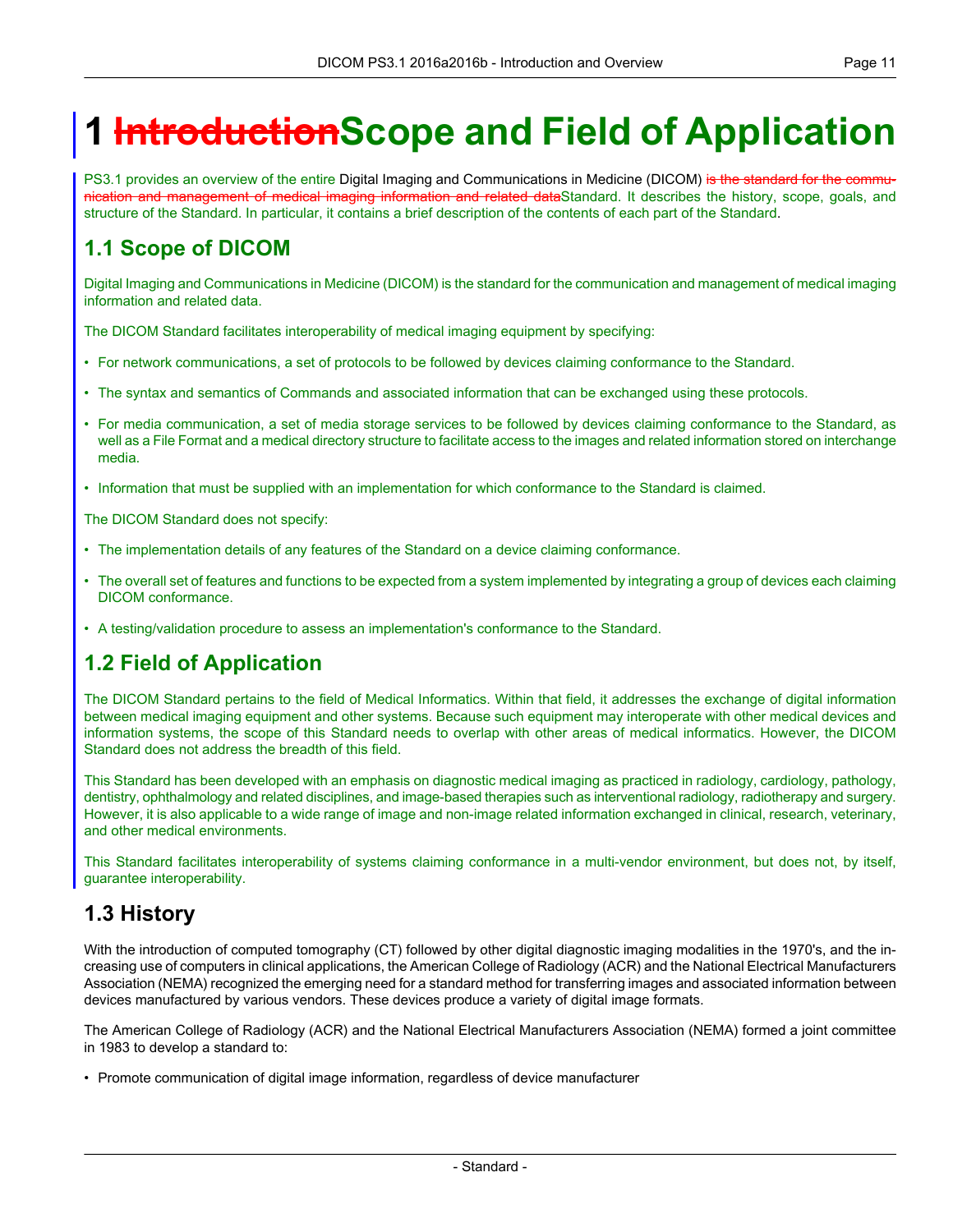- Facilitate the development and expansion of picture archiving and communication systems (PACS) that can also interface with other systems of hospital information
- Allow the creation of diagnostic information data bases that can be interrogated by a wide variety of devices distributed geographically.

ACR-NEMA Standards Publication No. 300-1985, published in 1985 was designated version 1.0. The Standard was followed by two revisions: No. 1, dated October 1986 and No. 2, dated January 1988. These Standards Publications specified a hardware interface, a minimum set of software commands, and a consistent set of data formats.

ACR-NEMA Standards Publication No. 300-1988, published in 1988 was designated version 2.0. It included version 1.0, the published revisions, and additional revisions. It also included new material to provide command support for display devices, to introduce a new hierarchy scheme to identify an image, and to add data elements for increased specificity when describing an image.

In 1993, ACR-NEMA Standard 300 was substantially revised and replaced by this Standard, designated Digital Imaging and Communications in Medicine (DICOM). It embodies a number of major enhancements to previous versions of the ACR-NEMA Standard:

- It is applicable to a networked environment. The ACR-NEMA Standard was applicable in a point-to-point environment only; for operation in a networked environment a Network Interface Unit (NIU) was required. DICOM supports operation in a networked environment using the industry standard networking protocol TCP/IP.
- It is applicable to off-line media exchange. The ACR-NEMA Standard did not specify a file format or choice of physical media or logical filesystem. DICOM supports operation in an off-line media environment using industry standard media such as CD-R, DVD-R and USB and common file systems.
- It is a service oriented protocol, specifying the semantics of commands and associated data, and how devices claiming conformance to the Standard react to commands and data being exchanged. Specified services include support for management of the workflow of an imaging department. The ACR-NEMA Standard was confined to the transfer of data with only implicit service requirements.

• It specifies levels of conformance. The ACR-NEMA Standard specified a minimum level of conformance. DICOM explicitly describes how an implementor must structure a Conformance Statement to select specific options.

<span id="page-11-0"></span>These Standards Publications specified a hardware interface, a minimum set of software commands, and a consistent set of data formatsIn 1995, with the addition of DICOM capabilities for cardiology imaging supported by the American College of Cardiology, the ACR-NEMA Joint Committee was reorganized as the DICOM Standards Committee, a broad collaboration of stakeholders across all medical imaging specialties.

### **The DICOM Standard**

This Standard, which is currently designated Digital Imaging and Communications in Medicine (DICOM), embodies a number of major enhancements to previous versions of the ACR-NEMA Standard:

- It is applicable to a networked environment. The ACR-NEMA Standard was applicable in a point-to-point environment only; for operation in a networked environment a Network Interface Unit (NIU) was required. DICOM supports operation in a networked environment using the industry standard networking protocol TCP/IP.
- It is applicable to an off-line media environment. The ACR-NEMA Standard did not specify a file format or choice of physical media or logical filesystem. DICOM supports operation in an off-line media environment using industry standard media such as CD-R and MOD and logical filesystems such as ISO 9660 and PC File System (FAT16).
- It specifies how devices claiming conformance to the Standard react to commands and data being exchanged. The ACR-NEMA Standard was confined to the transfer of data, but DICOM specifies, through the concept of Service Classes, the semantics of commands and associated data.
- It specifies levels of conformance. The ACR-NEMA Standard specified a minimum level of conformance. DICOM explicitly describes how an implementor must structure a Conformance Statement to select specific options.
- It is structured as a multi-part document. This facilitates evolution of the Standard in a rapidly evolving environment by simplifying the addition of new features. ISO directives that define how to structure multi-part documents have been followed in the construction of the DICOM Standard.
- It introduces explicit Information Objects not only for images and graphics but also for waveforms, reports, printing, etc.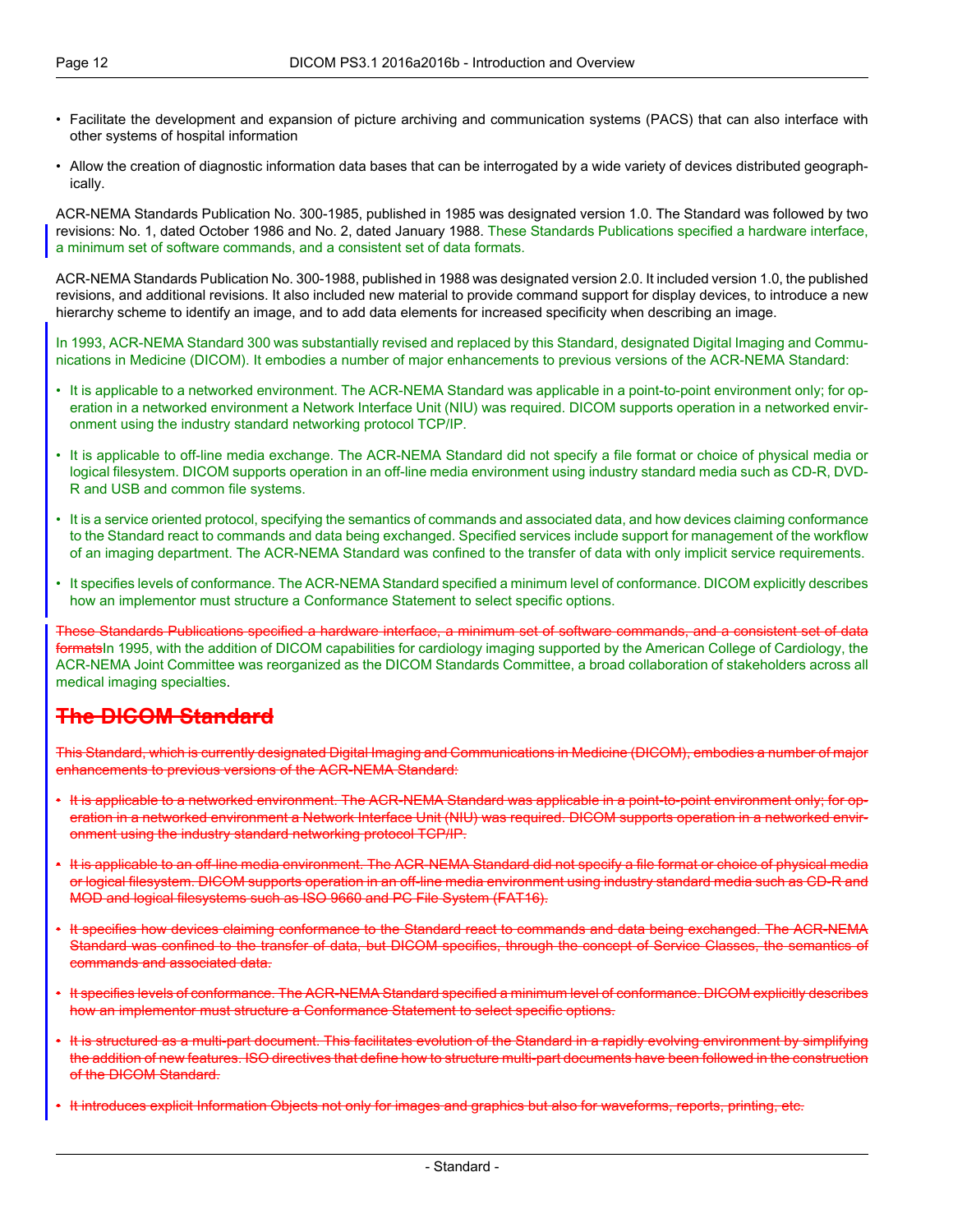• It specifies an established technique for uniquely identifying any Information Object. This facilitates unambiguous definitions of relationships between Information Objects as they are acted upon across the network.

### <span id="page-12-0"></span>**Current Direction**

<span id="page-12-1"></span>The DICOM Standard is an evolving standard and it is maintained in accordance with the Procedures of the DICOM Standards Committee. Proposals for enhancements are forthcoming from the DICOM Committee member organizations based on input from users of the Standard. These proposals are considered for inclusion in future editions of the Standard. A requirement in updating the Standard is to maintain effective compatibility with previous editions.

### **1.4 RetirementPrinciples**

<span id="page-12-2"></span>Part of the maintenance process involves retirement of sections of the Standard, including but not limited to, IODs, Attributes, Service Classes, SOP Classes, Transfer Syntaxes and Protocols.

#### **1.4.1 Global Applicability and Localization**

DICOM is a world-wide standard that can be used in every locale. It provides mechanisms to handle data that support cultural requirements, such as different writing systems, character sets, languages, and structures for addresses and person names. It supports the variety of workflows, processes and policies used for biomedical imaging in different geographic regions, medical specialties and local practices.

Localization to meet the requirements of national or local health and workflow policies can be done without deviating from the Standard. Such localization may include specifying code sets (e.g., procedure codes), or profiling data element usage (both specifying locally allowed values, and making elements that are optional in the Standard mandatory for local use).

Localization and profiling can be specified in a number of mechanisms outside the purview of the DICOM Standard. One such mechanism is Integration Profiles from the Integrating the Healthcare Enterprise (IHE) organization. It is important that Profiling adhere to the concept of non-contradiction. A Profile can add requirements but should not contradict DICOM requirements, as that would make it impossible to comply with both DICOM and the Profile.

<span id="page-12-3"></span>Retirement does not imply that these features cannot be used. However, the DICOM Standards Committee will not maintain the documentation of retired features. The reader is referred to earlier editions of the Standard.

#### **1.4.2 Continuous Maintenance**

The DICOM Standard is an evolving standard and it is maintained in accordance with the Procedures of the DICOM Standards Committee. Proposals for enhancements are welcome from all users of the Standard, and may be submitted to the Secretariat. Supplements and corrections to the Standard are balloted and approved several times a year. When approved as Final Text, each change becomes official, is published separately, and goes into effect immediately. At intervals, all of the approved Final Text changes are consolidated and published in an updated edition of the Standard. Once changes are consolidated into an updated edition of the Standard, the individual change documents are not maintained; readers are directed to use the consolidated edition of the Standard.

A requirement in updating the Standard is to maintain effective compatibility with previous editions.

The maintenance process may involve retirement of sections of the Standard.

<span id="page-12-4"></span>Retirement does not imply that these features cannot be used. However, the DICOM Standards Committee will not maintain the documentation of retired features. The reader is referred to earlier editions of the Standard.

The use of the retired features is discouraged for new implementations, in favor of those alternatives remaining in the standard.

The use of the retired features is deprecated in new implementations, in favor of those alternatives remaining in the standard.

#### **1.4.3 Information Objects and Unique Object Identification**

Many DICOM services involve the exchange of persistent information objects, such as images. An instance of such an information object may be exchanged across many systems and many organizational contexts, and over time. While minor changes may be made to the attributes of an instance to facilitate its handling within a particular organization (e.g., by coercing a Patient ID to the value used in a local context), the semantic content of an instance does not change.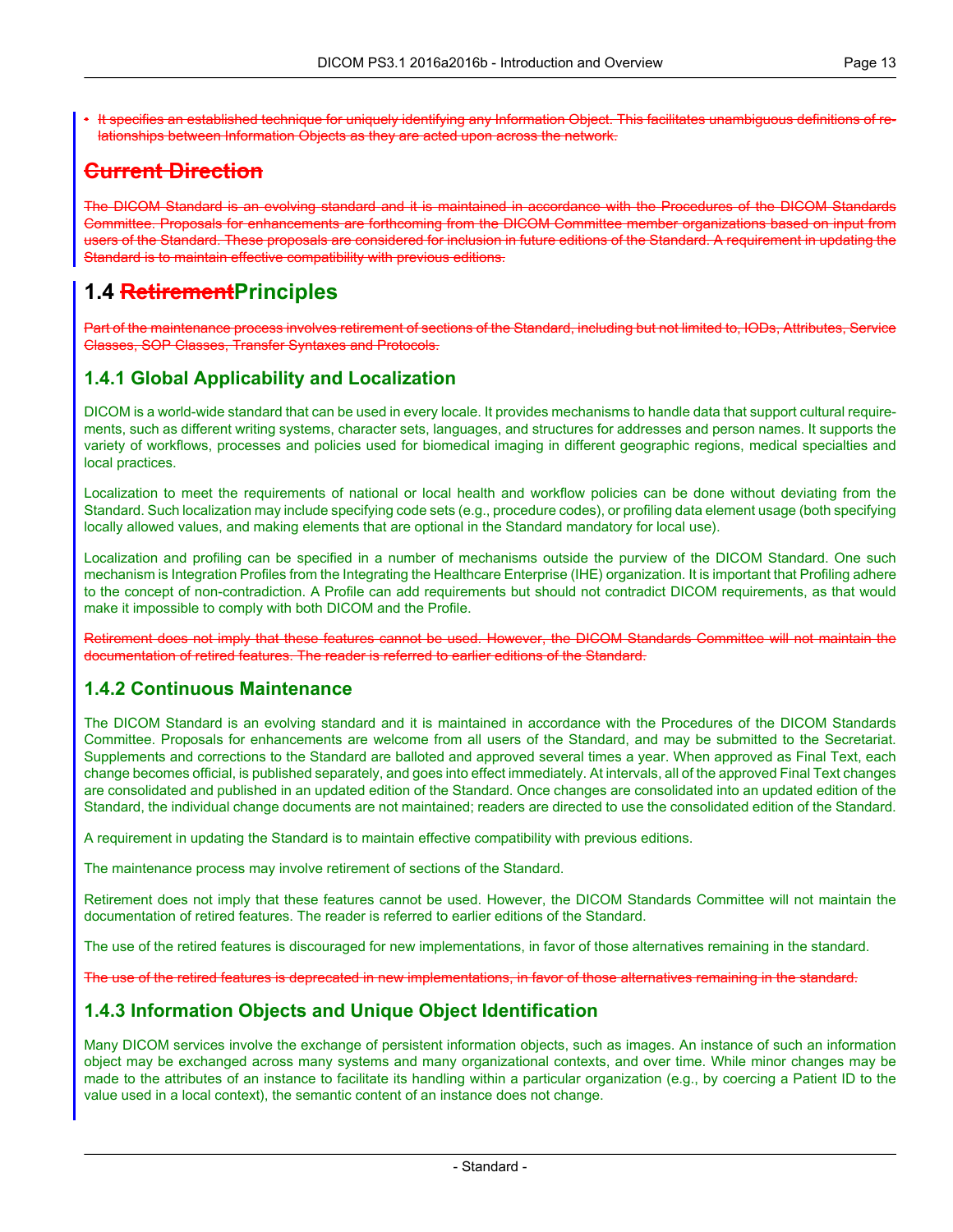<span id="page-13-0"></span>Each instance is identified by a globally unique object identifier, which persists with the instance across all exchanges. Changes to the semantic content of an instance are defined to create a new instance, which is assigned a new globally unique object identifier.

#### **1.4.4 Conformance**

Conformance to the DICOM Standard is stated in terms of Service-Object Pair (SOP) Classes, which represent Services (such as Storage using network, media, or web) operating on types of Information Objects (such as CT or MR images).

SOP Class specifications in the DICOM Standard are only changed in a manner that is intended to be forward and backward compatible for all editions of the Standard. Conformance requirements and conformance claims are therefore referenced to the identifier of the SOP Class, and never referenced to an edition of the Standard.

<span id="page-13-1"></span>Each implementation is required to provide a Conformance Statement, in accordance with a consistent pro forma structure, facilitating comparison of products for interoperability.

#### **1.4.5 Consistency of Information Model**

A large number of information objects defined in the DICOM Standard follow a common composite information model with information entities representing Patient, Study, Series, Equipment, Frame of Reference, and the specific instance data type. This information model is a simplification of the real world concepts and activities of medical imaging; for acquisition modalities, a Study is approximately equivalent to an ordered procedure, and a Series is approximately equivalent to a performed data acquisition protocol element. In other domains, such as Radiotherapy, the Study and Series are less clearly related to real world entities or activities, but are still required for consistency. This simplified model is sufficient for the pragmatic needs of managing imaging and related data collected in routine practice.

New information objects defined in DICOM will typically conform to this existing common information model, allowing reuse of implementations with minimal changes to support the new objects.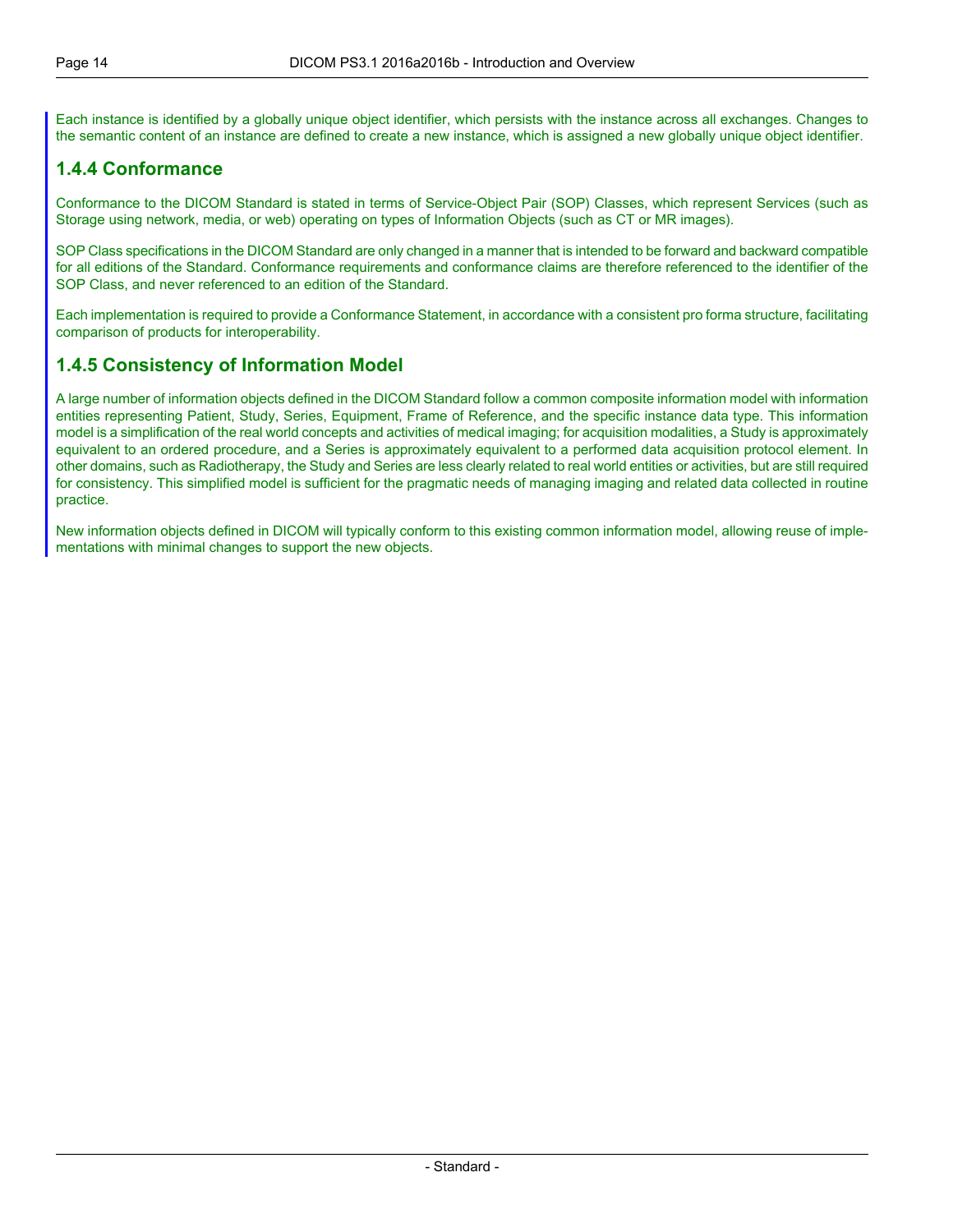## <span id="page-14-0"></span>**1 Scope and Field of Application**

PS3.1 provides an overview of the entire Digital Imaging and Communications in Medicine (DICOM) Standard. It describes the history, scope, goals, and structure of the Standard. In particular, it contains a brief description of the contents of each part of the Standard.

The DICOM Standard facilitates interoperability of medical imaging equipment by specifying:

- For network communications, a set of protocols to be followed by devices claiming conformance to the Standard.
- The syntax and semantics of Commands and associated information that can be exchanged using these protocols.
- For media communication, a set of media storage services to be followed by devices claiming conformance to the Standard, as well as a File Format and a medical directory structure to facilitate access to the images and related information stored on interchange media.
- Information that must be supplied with an implementation for which conformance to the Standard is claimed.

The DICOM Standard does not specify:

- The implementation details of any features of the Standard on a device claiming conformance.
- The overall set of features and functions to be expected from a system implemented by integrating a group of devices each claiming DICOM conformance.
- A testing/validation procedure to assess an implementation's conformance to the Standard.

The DICOM Standard pertains to the field of Medical Informatics. Within that field, it addresses the exchange of digital information between medical imaging equipment and other systems. Because such equipment may interoperate with other medical devices, the scope of this Standard needs to overlap with other areas of medical informatics. However, the DICOM Standard does not address the breadth of this field.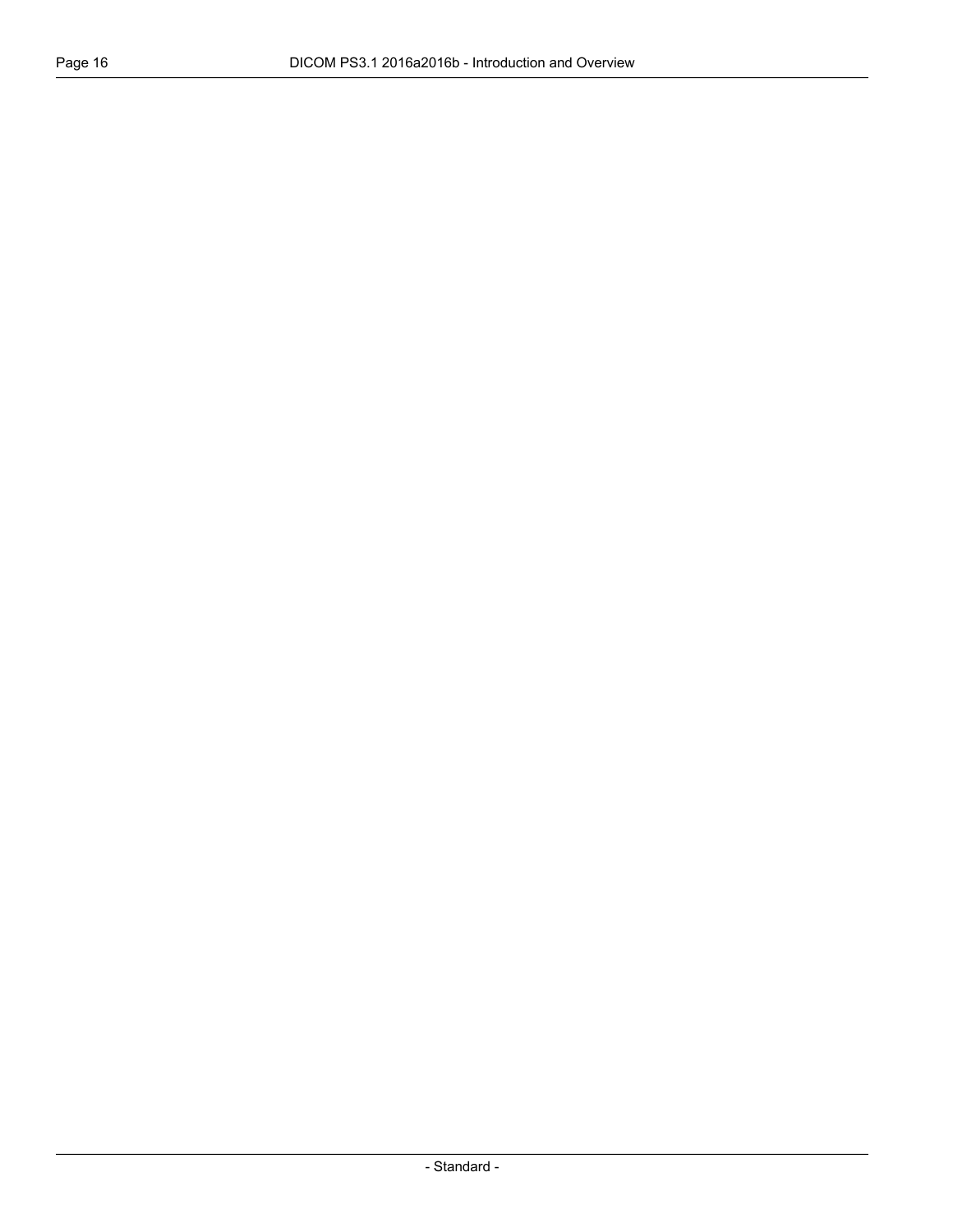## <span id="page-16-0"></span>**2 Normative References**

<span id="page-16-1"></span>[ISO/IEC Directives, Part 32] ISO/IEC. . 6.0. Drafting and PresentationRules for the structure and drafting *of International Standards*. [http://www.iec.ch/members\\_experts/refdocs/iec/isoiec-dir2%7Bed6.0%7Den.pdf](http://www.iec.ch/members_experts/refdocs/iec/isoiec-dir2%7Bed6.0%7Den.pdf) .

[ACR/NEMA 300] ACR/NEMA. 1988. *Digital Imaging and Communications*.

[ISO/IEC 8822] ISO/IEC. . *Information Processing Systems - Open Systems Interconnection - Connection Oriented Presentation Service Definition*.

[ISO/IEC 8649] ISO/IEC. . *Information Processing Systems - Open Systems Interconnection - Service Definition for the Association Control Service Element*. *Withdrawn 2012.* .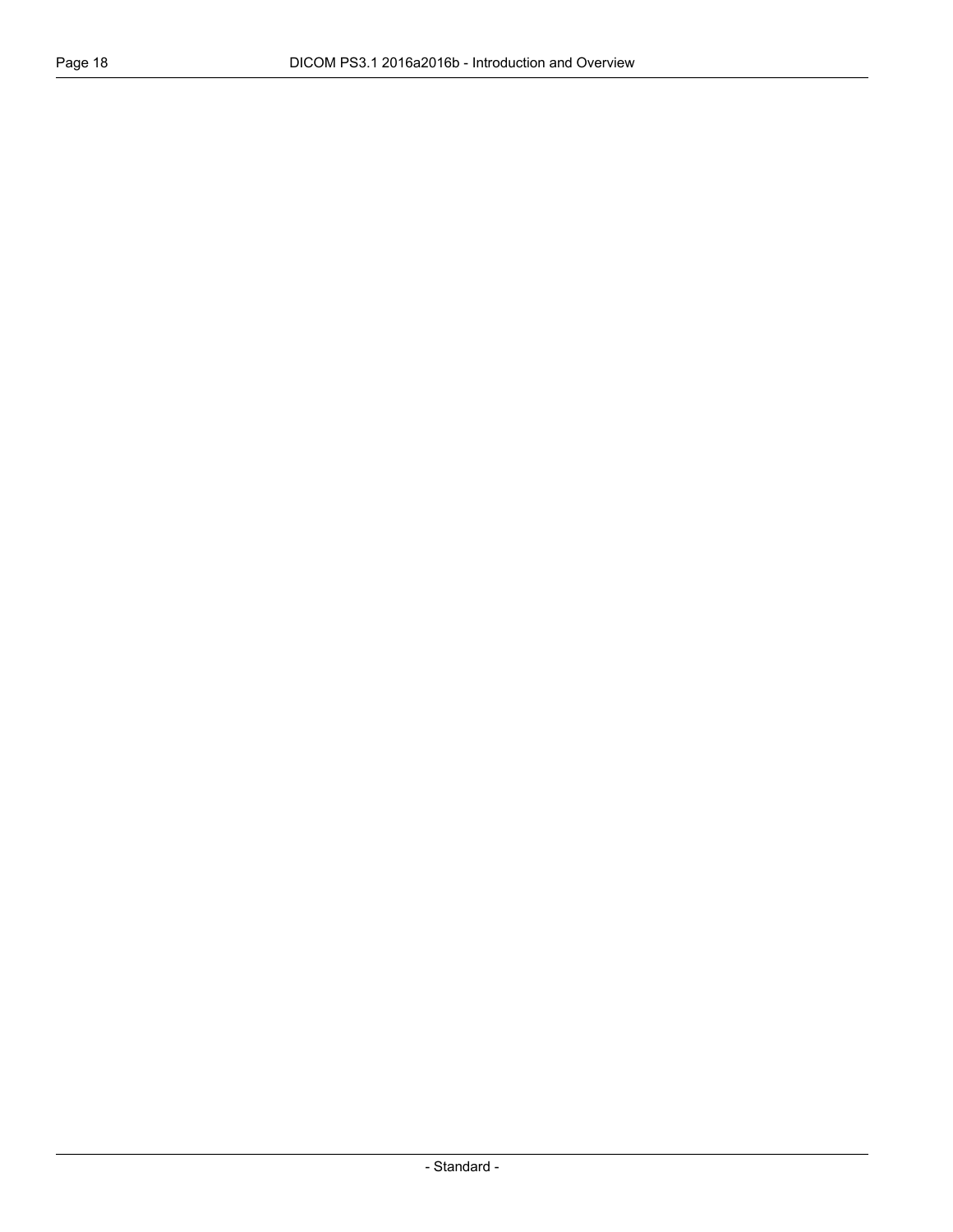# <span id="page-18-0"></span>**3 Definitions**

| Attribute                    | A property of an Information Object. An Attribute has a name and a value that are independent<br>of any encoding scheme.                                                                                                                                               |
|------------------------------|------------------------------------------------------------------------------------------------------------------------------------------------------------------------------------------------------------------------------------------------------------------------|
| Command                      | A request to operate on information across a network.                                                                                                                                                                                                                  |
| <b>Command Element</b>       | An encoding of a parameter of a command that conveys this parameter's value.                                                                                                                                                                                           |
| <b>Command Stream</b>        | The result of encoding a set of DICOM Command Elements using the DICOM encoding scheme.                                                                                                                                                                                |
| <b>Conformance Statement</b> | A formal statement that describes a specific product implementation that uses the DICOM<br>Standard. It specifies the Service Classes, Information Objects, and Communication Protocols<br>supported by the implementation.                                            |
| Data Dictionary              | A registry of DICOM Data Elements that assigns a unique tag, a name, value characteristics,<br>and semantics to each Data Element.                                                                                                                                     |
| Data Element                 | A unit of information as defined by a single entry in the data dictionary.                                                                                                                                                                                             |
| Data Set                     | Exchanged information consisting of a structured set of Attributes. The value of each Attribute in<br>a Data Set is expressed as a Data Element.                                                                                                                       |
| Data Stream                  | The result of encoding a Data Set using the DICOM encoding scheme (Data Element Numbers<br>and representations as specified by the Data Dictionary).                                                                                                                   |
| Information Object           | An abstraction of a real information entity (e.g., CT Image, Structured Report, etc.) that is acted<br>upon by one or more DICOM Commands.                                                                                                                             |
|                              | Note                                                                                                                                                                                                                                                                   |
|                              | This term is primarily used in PS3.1, with a few references in PS3.3. It is an informal<br>term corresponding to a formal term that is introduced in PS3.3. In all other parts of the<br>DICOM Standard this formal term is known as an Information Object Definition. |
| Information Object Class     | A formal description of an Information Object, which includes a description of its purpose and the<br>Attributes it possesses. It does not include values for these attributes.                                                                                        |
|                              | Note                                                                                                                                                                                                                                                                   |
|                              | This term is only used in PS3.1. It is an informal term corresponding to a formal term<br>that is introduced in PS3.4. This formal term is known as a Service-Object Pair Class<br>or more commonly as a SOP Class.                                                    |
| Information Object Instance  | A representation of an occurrence of an real-world entity, which includes values for the Attributes<br>of the Information Object Class to which the entity belongs.                                                                                                    |
|                              | <b>Note</b>                                                                                                                                                                                                                                                            |
|                              | This term is only used in PS3.1. It is an informal term corresponding to a formal term<br>that is introduced in PS3.4. This formal term is known as a Service-Object Pair Instance<br>or more commonly as a SOP Instance.                                              |
| Message                      | A data unit of the Message Exchange Protocol exchanged between two cooperating DICOM<br>Applications. A Message is composed of a Command Stream followed by an optional Data<br>Stream.                                                                                |
| <b>Service Class</b>         | A structured description of a service that is supported by cooperating DICOM Applications using<br>specific DICOM Commands acting on a specific class of Information Object.                                                                                           |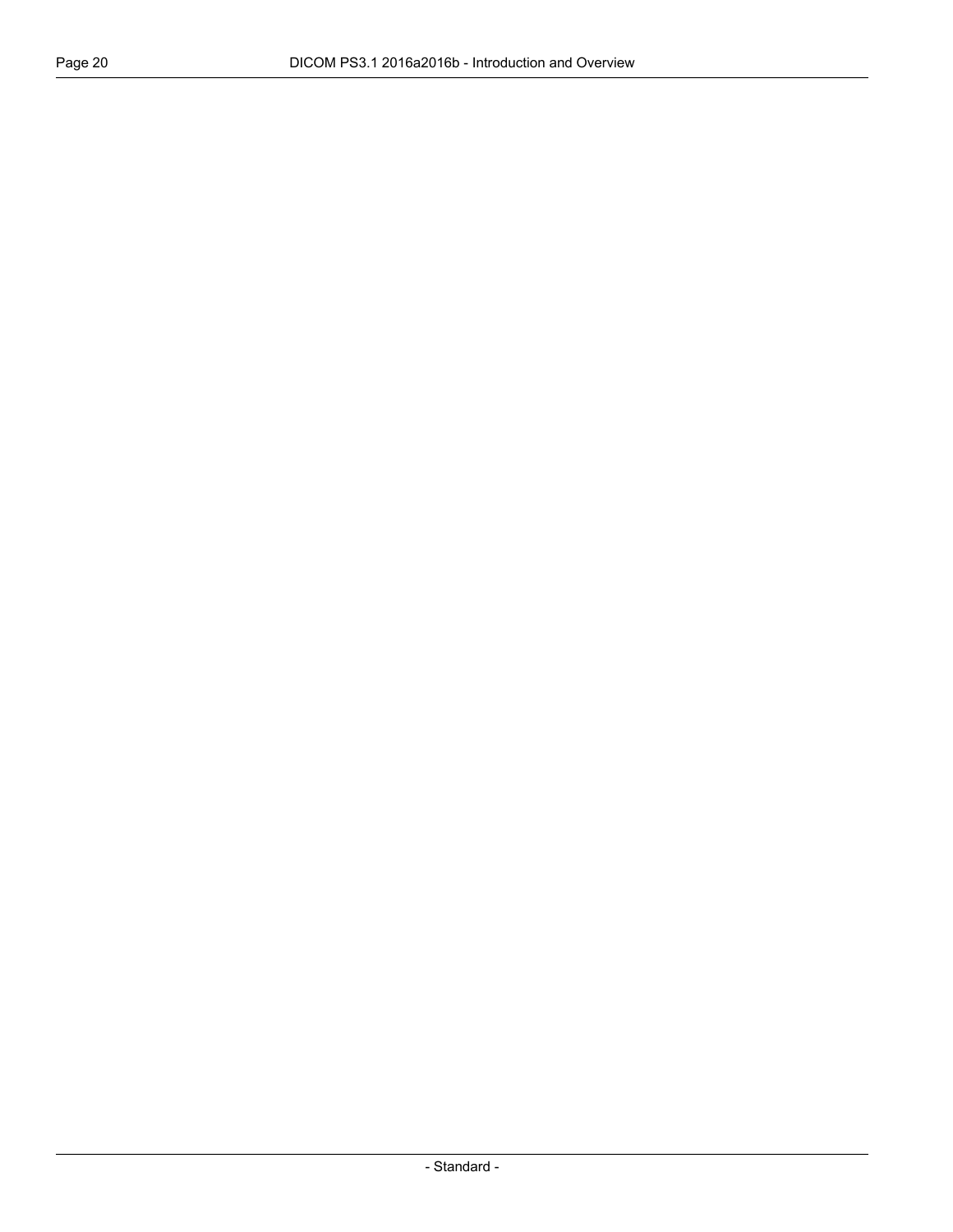# <span id="page-20-0"></span>**4 Symbols and Abbreviations**

| <b>ACSE</b>    | <b>Association Control Service Element</b>                                                                                                                                 |
|----------------|----------------------------------------------------------------------------------------------------------------------------------------------------------------------------|
| <b>CT</b>      | Computed Tomography                                                                                                                                                        |
| <b>DICOM</b>   | Digital Imaging and Communications in Medicine                                                                                                                             |
| <b>HIS</b>     | <b>Hospital Information System</b>                                                                                                                                         |
| <b>JIRA</b>    | Japan Medical Imaging and Radiological Systems Industries Association                                                                                                      |
| OSI            | Open Systems Interconnection                                                                                                                                               |
| <b>PACS</b>    | Picture Archiving and Communication Systems                                                                                                                                |
| <b>REST</b>    | Representational State Transfer                                                                                                                                            |
| <b>RESTful</b> | A RESTful Web service is a Web service implemented using REST architecture and HTTP (see http://www.ics.uci.edu/<br>~fielding/pubs/dissertation/fielding_dissertation.pdf) |
| <b>RIS</b>     | Radiology Information System                                                                                                                                               |
| <b>STOW-RS</b> | STore Over the Web by RESTful Services                                                                                                                                     |
| <b>TCP/IP</b>  | <b>Transmission Control Protocol/Internet Protocol</b>                                                                                                                     |
| <b>WADO-RS</b> | Web Access to DICOM Objects by RESTful Services                                                                                                                            |
|                | <b>WADO-URI</b> Web Access to DICOM Objects by URI                                                                                                                         |
|                | <b>WADO-WS</b> Web Access to DICOM Objects by Web Services (WS*)                                                                                                           |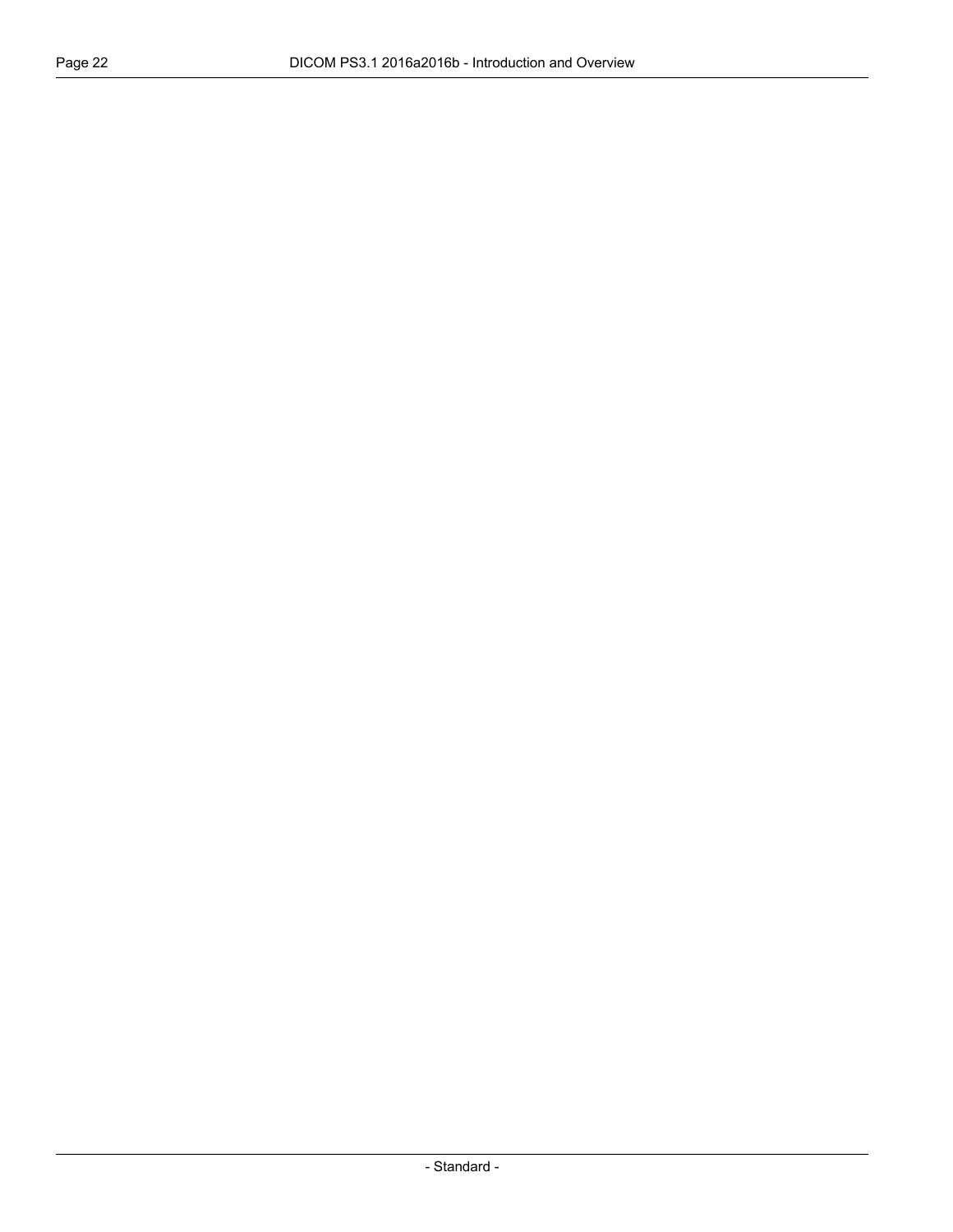# <span id="page-22-0"></span>**5 Goals of The DICOM dardCommunication Model**

The DICOM Standard facilitates interoperability of devices claiming conformance. In particular, it:

- Addresses the semantics of Commands and associated data. For devices to interact, there must be standards on how devices are expected to react to Commands and associated data, not just the information that is to be moved between devices.
- Addresses the semantics of file services, file formats and information directories necessary for off-line communication.
- Is explicit in defining the conformance requirements of implementations of the Standard. In particular, a conformance statement must specify enough information to determine the functions for which interoperability can be expected with another device claiming conformance.
- Facilitates operation in a networked environment.
- Is structured to accommodate the introduction of new services, thus facilitating support for future medical imaging applications.
- Makes use of existing international standards wherever applicable, and itself conforms to established documentation guidelines for international standards.

Even though the DICOM Standard has the potential to facilitate implementations of PACS solutions, use of the Standard alone does not guarantee that all the goals of a PACS will be met. This Standard facilitates interoperability of systems claiming conformance in a multi-vendor environment, but does not, by itself, guarantee interoperability.

This Standard has been developed with an emphasis on diagnostic medical imaging as practiced in radiology, cardiology and related disciplines; however, it is also applicable to a wide range of image and non-image related information exchanged in clinical and other medical environments.

[Figure](#page-23-0) 5-1 presents the general communication model of the Standard, which spans both network (on-line) and media storage interchange (off-line) communication. Applications may utilize any of the following transport mechanisms:

- the DICOM Message Service and Upper Layer Service, which provides independence from specific physical networking communication support and protocols such as TCP/IP.
- the DICOM Web Service API and HTTP Service, which allows use of common hypertext and associated protocols for transport of DICOM services
- The Basic DICOM File Service, which provides access to Storage Media independently from specific media storage formats and file structures.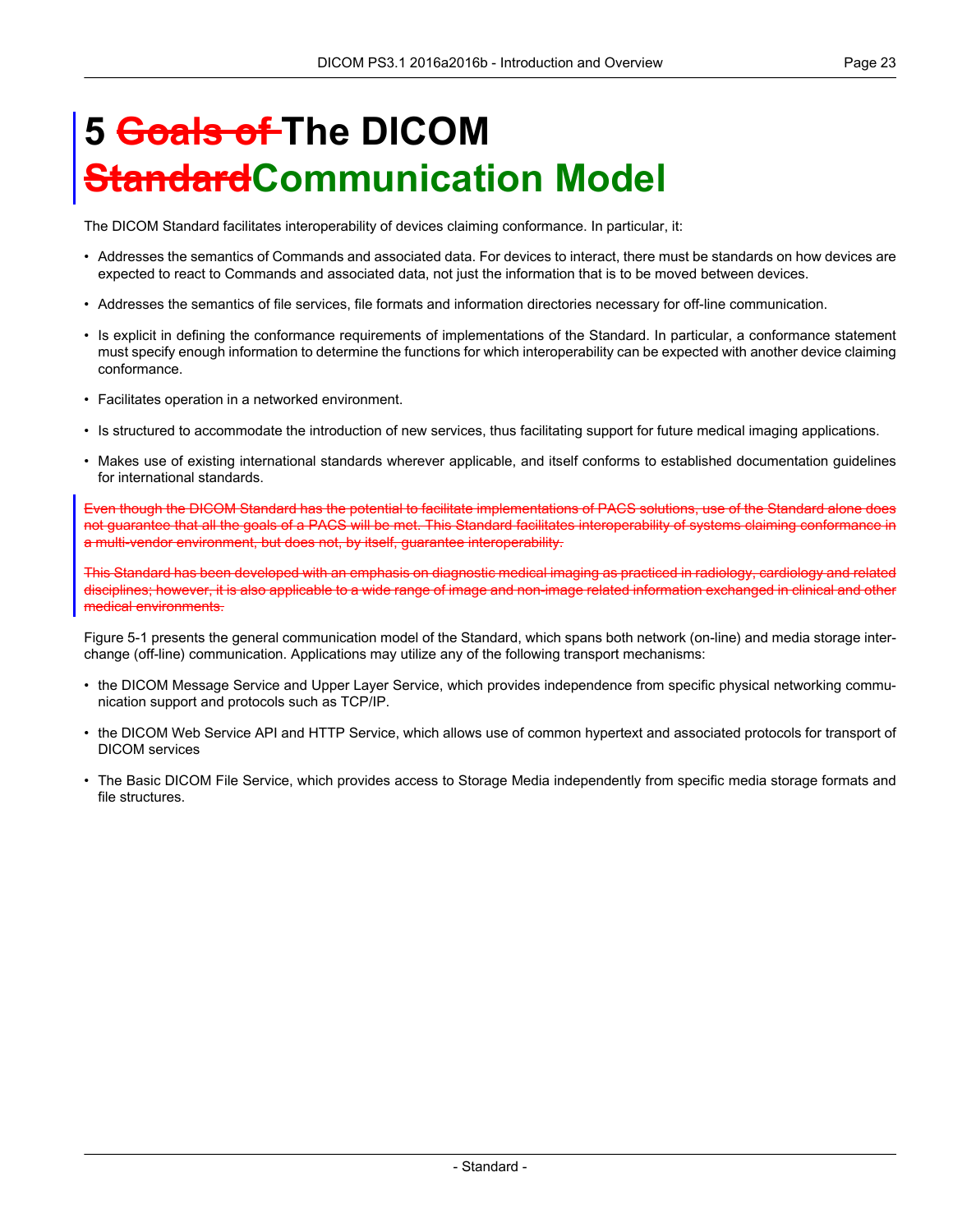<span id="page-23-0"></span>

**Figure 5-1. General Communication Model**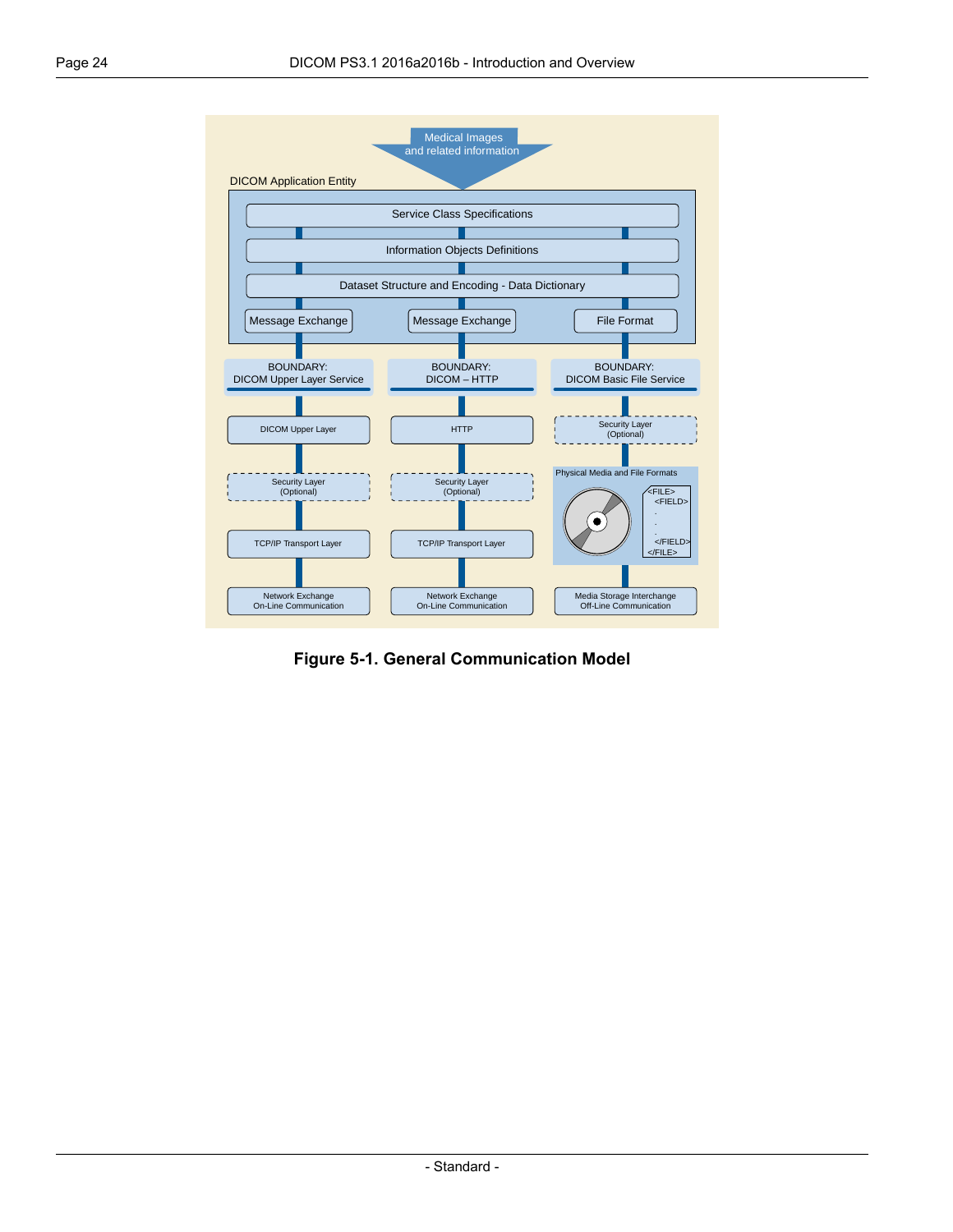# <span id="page-24-0"></span>**6 Overview of The Content of The DICOM Standard**

#### <span id="page-24-1"></span>**6.1 Document Structure**

DICOM consists of the following parts:

- PS3.1: Introduction and Overview (this document)
- PS3.2: [Conformance](part02.pdf#PS3.2)
- PS3.3: [Information](part03.pdf#PS3.3) Object Definitions
- PS3.4: Service Class [Specifications](part04.pdf#PS3.4)
- PS3.5: Data [Structures](part05.pdf#PS3.5) and Encoding
- PS3.6: Data [Dictionary](part06.pdf#PS3.6)
- PS3.7: Message [Exchange](part07.pdf#PS3.7)
- PS3.8: Network [Communication](part08.pdf#PS3.8) Support for Message Exchange
- PS3.9: Retired
- PS3.10: Media Storage and File Format for Media [Interchange](part10.pdf#PS3.10)
- PS3.11: Media Storage [Application](part11.pdf#PS3.11) Profiles
- PS3.12: Formats and [Physical](part12.pdf#PS3.12) Media
- PS3.13: Retired
- PS3.14: [Grayscale](part14.pdf#PS3.14) Standard Display Function
- PS3.15: Security and System [Management](part15.pdf#PS3.15) Profiles
- PS3.16: Content Mapping [Resource](part16.pdf#PS3.16)
- PS3.17: [Explanatory](part17.pdf#PS3.17) Information
- PS3.18: Web [Services](part18.pdf#PS3.18)
- <span id="page-24-2"></span>• PS3.19: [Application](part19.pdf#PS3.19) Hosting
- PS3.20: Imaging Reports using HL7 Clinical Document [Architecture](part20.pdf#PS3.20)

These parts of the Standard are related but independent documents. A brief description of each Part is provided in this section.

#### **6.2 PS3.2: Conformance**

[PS3.2](part02.pdf#PS3.2) of the DICOM Standard defines principles that implementations claiming conformance to the Standard shall follow:

- Conformance requirements. [PS3.2](part02.pdf#PS3.2) specifies the general requirements that must be met by any implementation claiming conformance. It references the conformance sections of other parts of the Standard.
- Conformance Statement. [PS3.2](part02.pdf#PS3.2) defines the structure of a Conformance Statement. It specifies the information that must be present in a Conformance Statement. It references the Conformance Statement sections of other parts of the Standard.

[PS3.2](part02.pdf#PS3.2) does not specify a testing/validation procedure to assess an implementation's conformance to the Standard.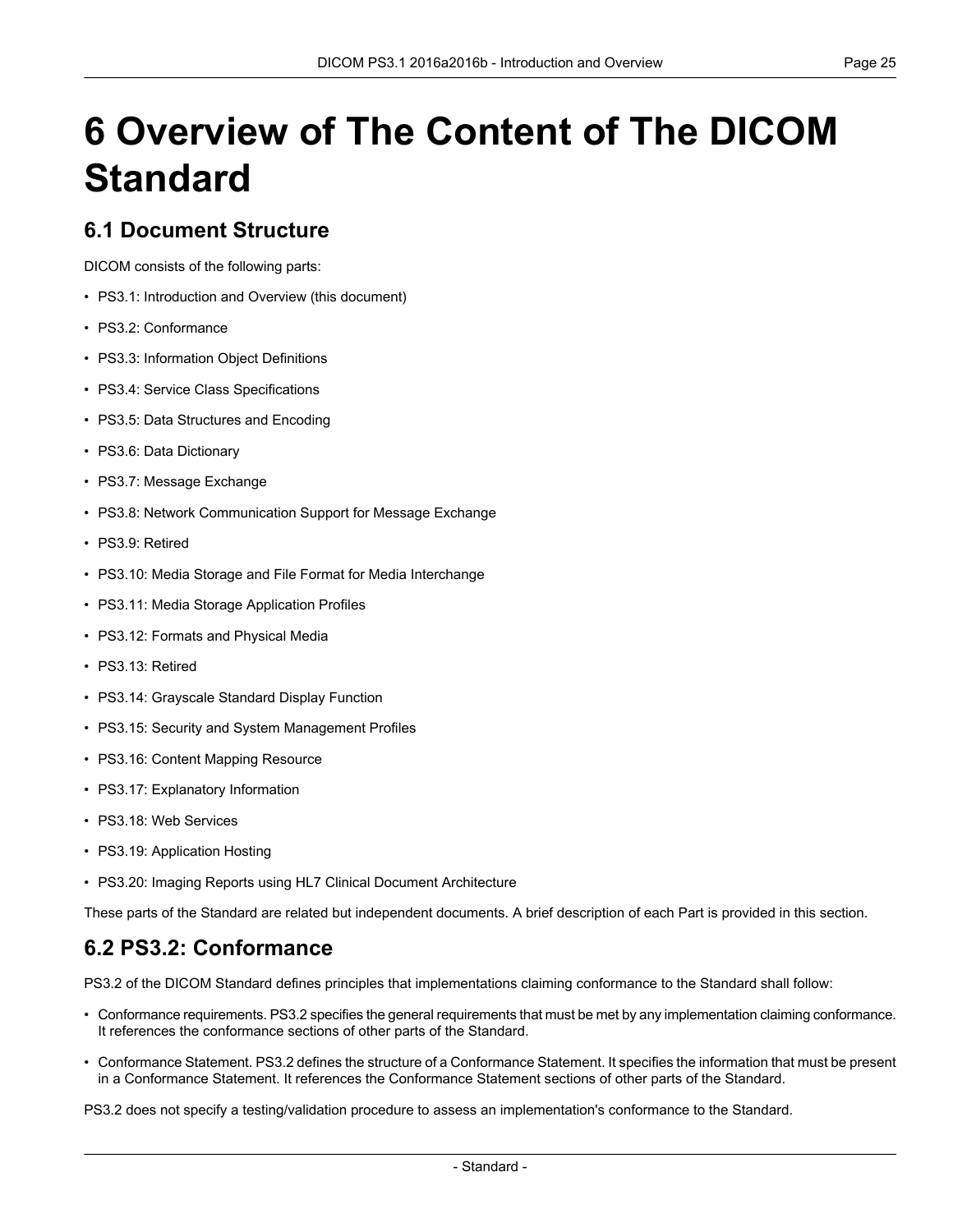[Figure](#page-25-1) 6.2-1 and [Figure](#page-25-2) 6.2-2 depict the construction process for a Conformance Statement for both network communication and media exchange. A Conformance Statement consists of the following parts:

- Set of Information Objects that is recognized by this implementation
- Set of Service Classes that this implementation supports
- Set of communications protocols or physical media that this implementation supports
- <span id="page-25-1"></span>• Set of security measures that this implementation supports.



<span id="page-25-2"></span>





### <span id="page-25-0"></span>**6.3 PS3.3: Information Object Definitions**

[PS3.3](part03.pdf#PS3.3) of the DICOM Standard specifies a number of Information Object Classes that provide an abstract definition of real-world entities applicable to communication of digital medical images and related information (e.g., waveforms, structured reports, radiation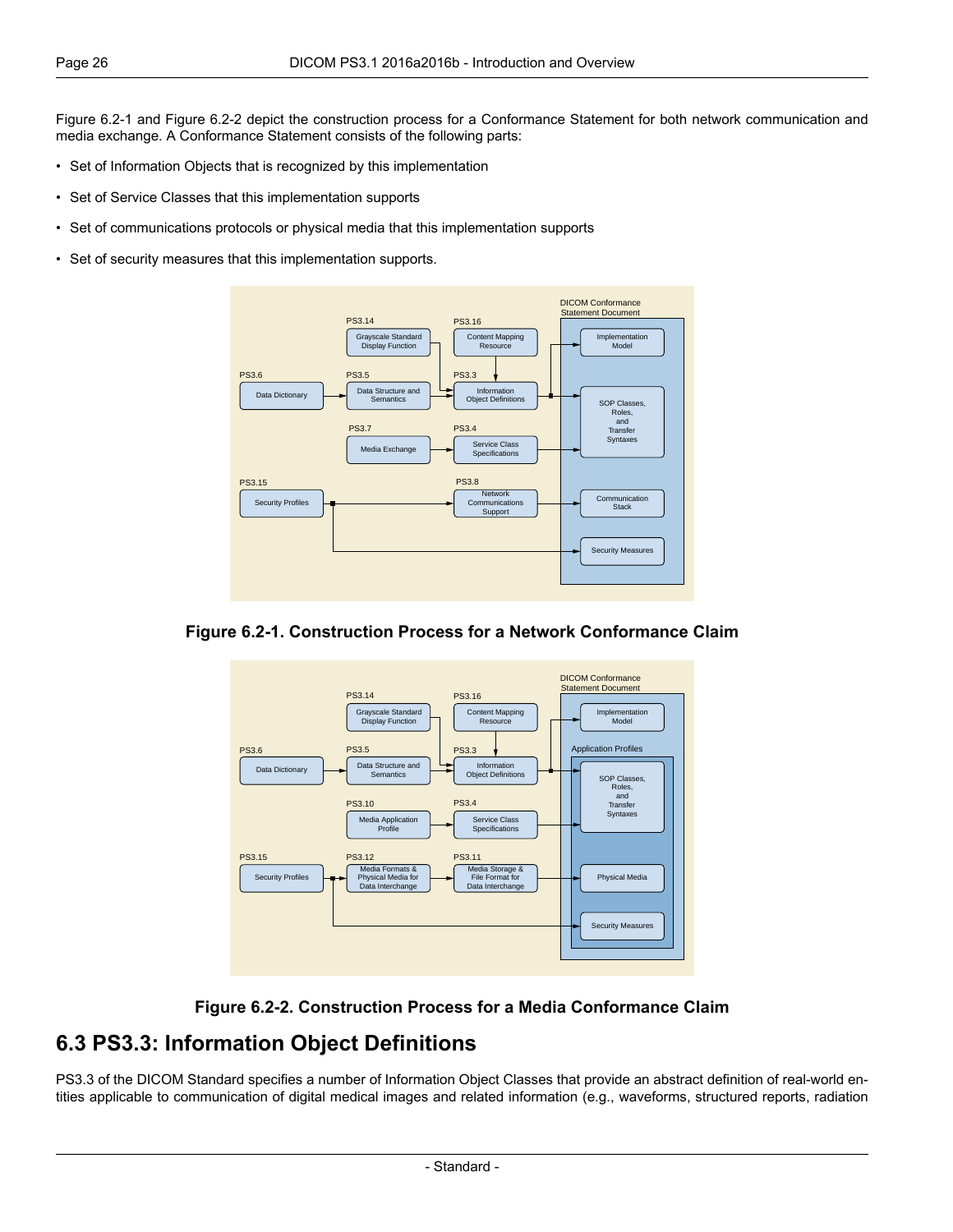therapy dose, etc.). Each Information Object Class definition consists of a description of its purpose and the Attributes that define it. An Information Object Class does not include the values for the Attributes that comprise its definition.

Two types of Information Object Classes are defined: normalized and composite.

Normalized Information Object Classes include only those Attributes inherent in the real-world entity represented. For example the study Information Object Class, which is defined as normalized, contains study date and study time Attributes because they are inherent in an actual study. Patient name, however, is not an Attribute of the study Information Object Class because it is inherent in the patient on which the study was performed and not the study itself.

Composite Information Object Classes may additionally include Attributes that are related to but not inherent in the real-world entity. For example, the Computed Tomography Image Information Object Class, which is defined as composite, contains both Attributes that are inherent in the image (e.g., image date) and Attributes that are related to but not inherent in the image (e.g., patient name). Composite Information Object Classes provide a structured framework for expressing the communication requirements of images where image data and related data needs to be closely associated.

To simplify the Information Object Class definitions, the Attributes of each Information Object Class are partitioned with similar Attributes being grouped together. These groupings of Attributes are specified as independent modules and may be reused by other Composite Information Object Classes.

[PS3.3](part03.pdf#PS3.3) defines a model of the Real World along with the corresponding Information Model that is reflected in the Information Object Definitions. Future editions of this Standard may extend this set of Information Objects to support new functionality.

<span id="page-26-0"></span>To represent an occurrence of a real-world entity, an Information Object Instance is created, which includes values for the Attributes of the Information Object Class. The Attribute values of this Information Object Instance may change over time to accurately reflect the changing state of the entity that it represents. This is accomplished by performing different basic operations upon the Information Object Instance to render a specific set of services defined as a Service Class. These Service Classes are defined in [PS3.4](part04.pdf#PS3.4) of the Standard.

#### **6.4 PS3.4: Service Class Specifications**

[PS3.4](part04.pdf#PS3.4) of the DICOM Standard defines a number of Service Classes. A Service Class associates one or more Information Objects with one or more Commands to be performed upon these objects. Service Class Specifications state requirements for Command Elements and how resulting Commands are applied to Information Objects. Service Class Specifications state requirements for both providers and users of communications services.

[PS3.4](part04.pdf#PS3.4) of the DICOM Standard defines the characteristics shared by all Service Classes, and how a Conformance Statement to an individual Service Class is structured. It contains a number of normative annexes that describe individual Service Classes in detail.

Examples of Service Classes include the following:

- Storage Service Class
- Query/Retrieve Service Class
- <span id="page-26-1"></span>• Basic Worklist Management Service Class
- Print Management Service Class.

[PS3.4](part04.pdf#PS3.4) defines the operations performed upon the Information Objects defined in [PS3.3.](part03.pdf#PS3.3) [PS3.7](part07.pdf#PS3.7) defines the Commands and protocols for using the Commands to accomplish the operations and notifications described in [PS3.4](part04.pdf#PS3.4).

#### **6.5 PS3.5: Data Structure and Semantics**

[PS3.5](part05.pdf#PS3.5) of the DICOM Standard specifies how DICOM applications construct and encode the Data Set information resulting from the use of the Information Objects and Services Classes defined in [PS3.3](part03.pdf#PS3.3) and [PS3.4](part04.pdf#PS3.4) of the DICOM Standard. The support of a number of standard image compression techniques (e.g., JPEG lossless and lossy) is specified.

[PS3.5](part05.pdf#PS3.5) addresses the encoding rules necessary to construct a Data Stream to be conveyed in a Message as specified in [PS3.7](part07.pdf#PS3.7) of the DICOM Standard. This Data Stream is produced from the collection of Data Elements making up the Data Set.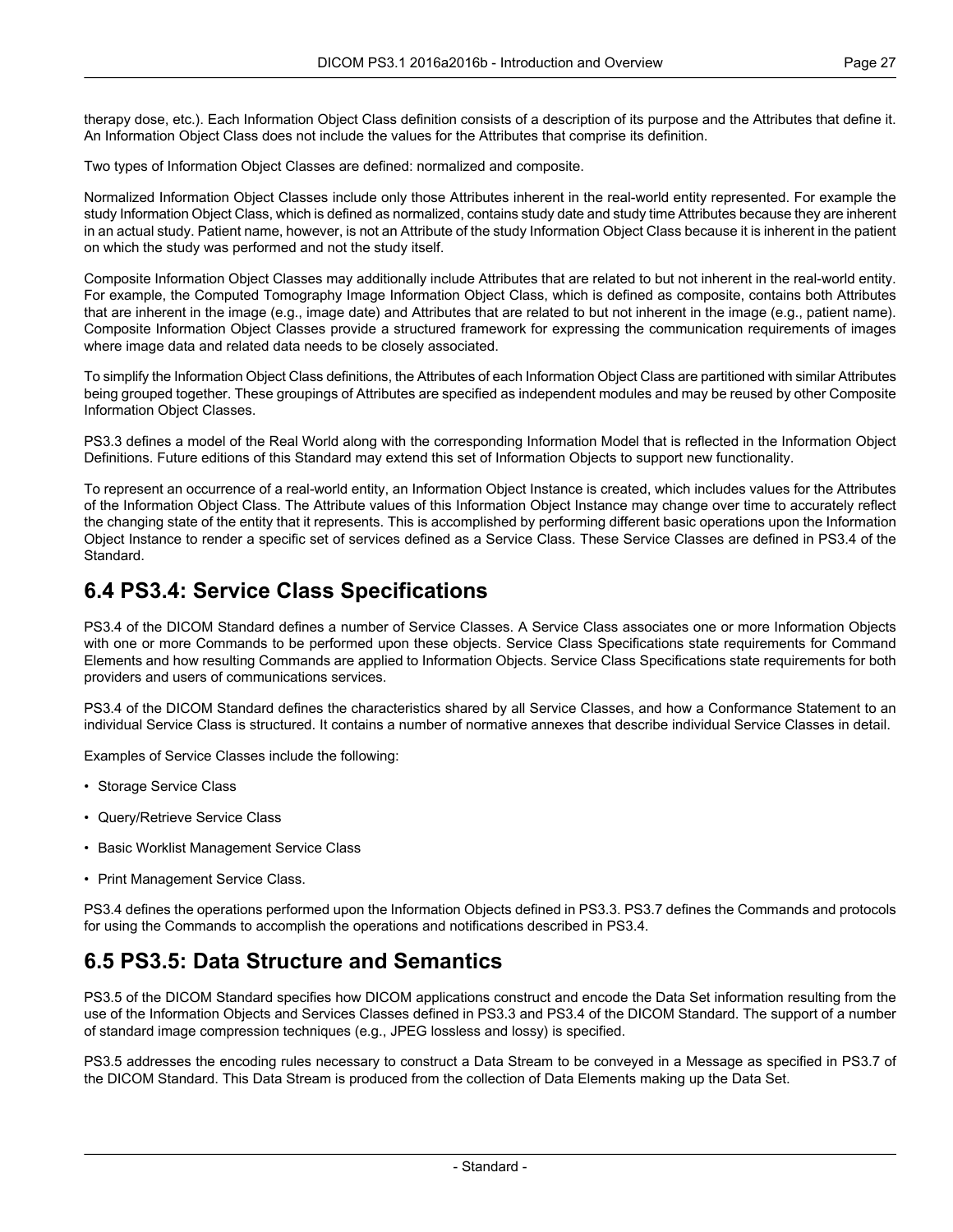<span id="page-27-0"></span>[PS3.5](part05.pdf#PS3.5) also defines the semantics of a number of generic functions that are common to many Information Objects. [PS3.5](part05.pdf#PS3.5) defines the encoding rules for international character sets used within DICOM.

### **6.6 PS3.6: Data Dictionary**

[PS3.6](part06.pdf#PS3.6) of the DICOM Standard is the centralized registry that defines the collection of all DICOM Data Elements available to represent information, along with elements utilized for interchangeable media encoding and a list of uniquely identified items that are assigned by DICOM.

For each element, [PS3.6](part06.pdf#PS3.6) specifies:

- its unique tag, which consists of a group and element number,
- its name,
- its value representation (character string, integer, etc),
- its value multiplicity (how many values per attribute),
- whether it is retired.

For each uniquely identified item, [PS3.6](part06.pdf#PS3.6) specifies:

- its unique value, which is numeric with multiple components separated by decimal points and limited to 64 characters,
- its name,
- <span id="page-27-1"></span>• its type, either Information Object Class, definition of encoding for data transfer, or certain well known Information Object Instances,
- in which part of the DICOM Standard it is defined.

#### **6.7 PS3.7: Message Exchange**

[PS3.7](part07.pdf#PS3.7) of the DICOM Standard specifies both the service and protocol used by an application in a medical imaging environment to exchange Messages over the communications support services defined in [PS3.8.](part08.pdf#PS3.8) A Message is composed of a Command Stream defined in [PS3.7](part07.pdf#PS3.7) followed by an optional Data Stream as defined in [PS3.5](part05.pdf#PS3.5).

[PS3.7](part07.pdf#PS3.7) specifies:

- the operations and notifications (DIMSE Services) made available to Service Classes defined in [PS3.4,](part04.pdf#PS3.4)
- <span id="page-27-2"></span>• rules to establish and terminate associations provided by the communications support specified in [PS3.8,](part08.pdf#PS3.8) and the impact on outstanding transactions,
- rules that govern the exchange of Command requests and responses,
- encoding rules necessary to construct Command Streams and Messages.

#### **6.8 PS3.8: Network Communication Support For Message Exchange**

[PS3.8](part08.pdf#PS3.8) of the DICOM Standard specifies the communication services and the upper layer protocols necessary to support, in a networked environment, communication between DICOM applications as specified in [PS3.3](part03.pdf#PS3.3), [PS3.4,](part04.pdf#PS3.4) [PS3.5](part05.pdf#PS3.5), [PS3.6,](part06.pdf#PS3.6) and [PS3.7.](part07.pdf#PS3.7) These communication services and protocols ensure that communication between DICOM applications is performed in an efficient and coordinated manner across the network.

The communication services specified in [PS3.8](part08.pdf#PS3.8) are a proper subset of the services offered by the OSI Presentation Service (ISO 8822) and of the OSI Association Control Service Element (ACSE) (ISO 8649). They are referred to as the Upper Layer Service, which allows peer applications to establish associations, transfer messages and terminate associations.

This definition of the Upper Layer Service specifies the use of the DICOM Upper Layer Protocol in conjunction with TCP/IP transport protocols.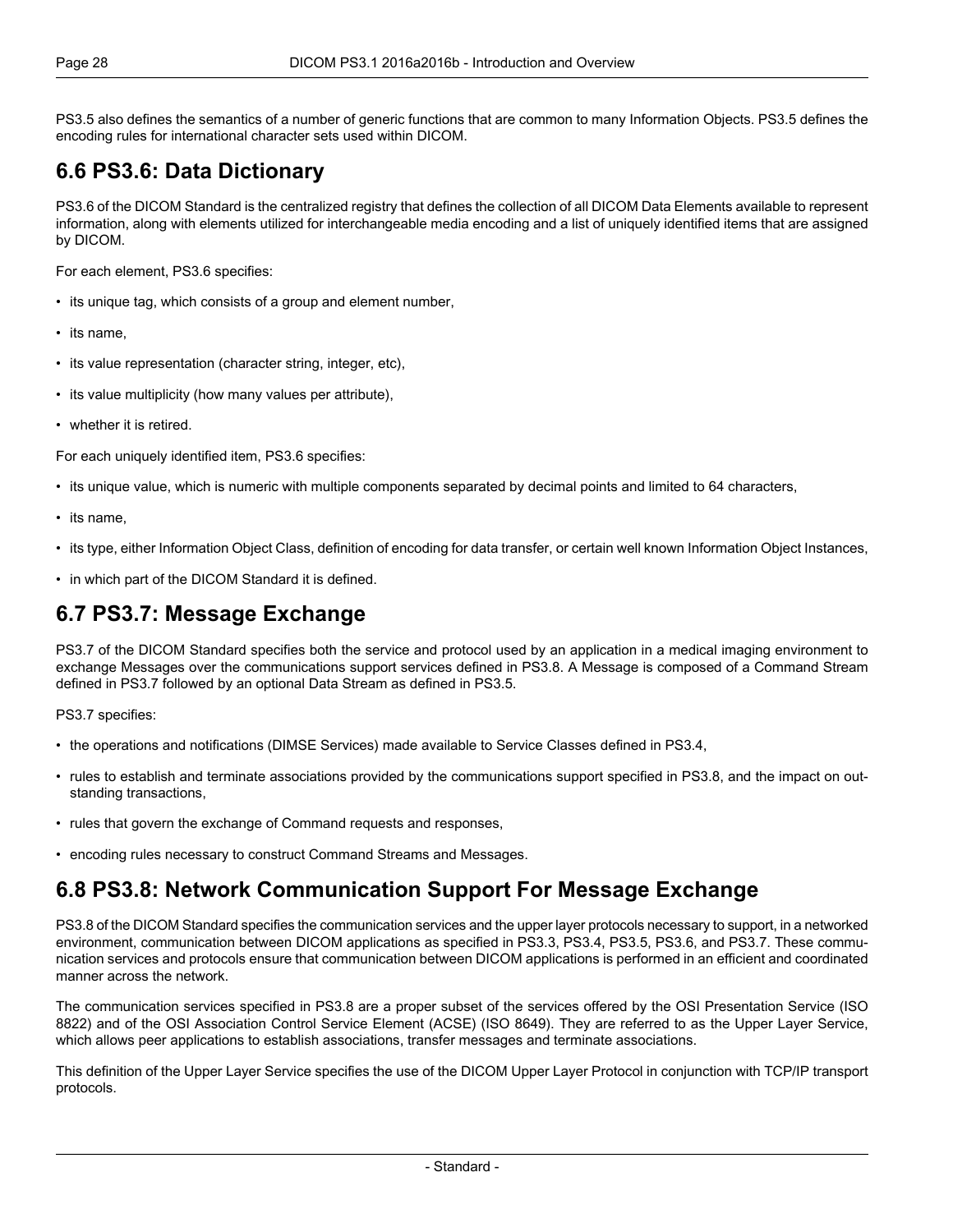<span id="page-28-0"></span>The TCP/IP communication protocol specified by [PS3.8](part08.pdf#PS3.8) is a general purpose communication protocol not specific to the DICOM Standard. [Figure](#page-23-0) 5-1 shows this protocol stack.

#### **6.9 PS3.9: Retired (formerly Point-to-point Communication Support For Message Exchange)**

<span id="page-28-1"></span>PS3.9 of the DICOM Standard previously specified the services and protocols used for point-to-point communications in a manner compatible with ACR-NEMA 2.0. It has been retired.

#### **6.10 PS3.10 Media Storage and File Format**

[PS3.10](part10.pdf#PS3.10) of the DICOM Standard specifies a general model for the storage of medical imaging information on removable media (see Figure [6.10-1\)](#page-29-1). The purpose of this Part is to provide a framework allowing the interchange of various types of medical images and related information on a broad range of physical storage media.

**Note** 

See [Figure](#page-23-0) 5-1 for understanding how the media interchange model compares to the network model.

[PS3.10](part10.pdf#PS3.10) Specifies:

- a layered model for the storage of medical images and related information on storage media. This model introduces the concept of media storage application profiles, which specify application specific subsets of the DICOM Standard to which a media storage implementation may claim conformance. Such a conformance applies only to the writing, reading and updating of the content of storage media.
- a DICOM file format supporting the encapsulation of any Information Object;
- a secure DICOM file format supporting the encapsulation of a DICOM file format in a cryptographic envelope;
- a DICOM file service providing independence from the underlying media format and physical media.

[PS3.10](part10.pdf#PS3.10) defines various media storage concepts:

- the method to identify a set of files on a single medium
- the method for naming a DICOM file within a specific file system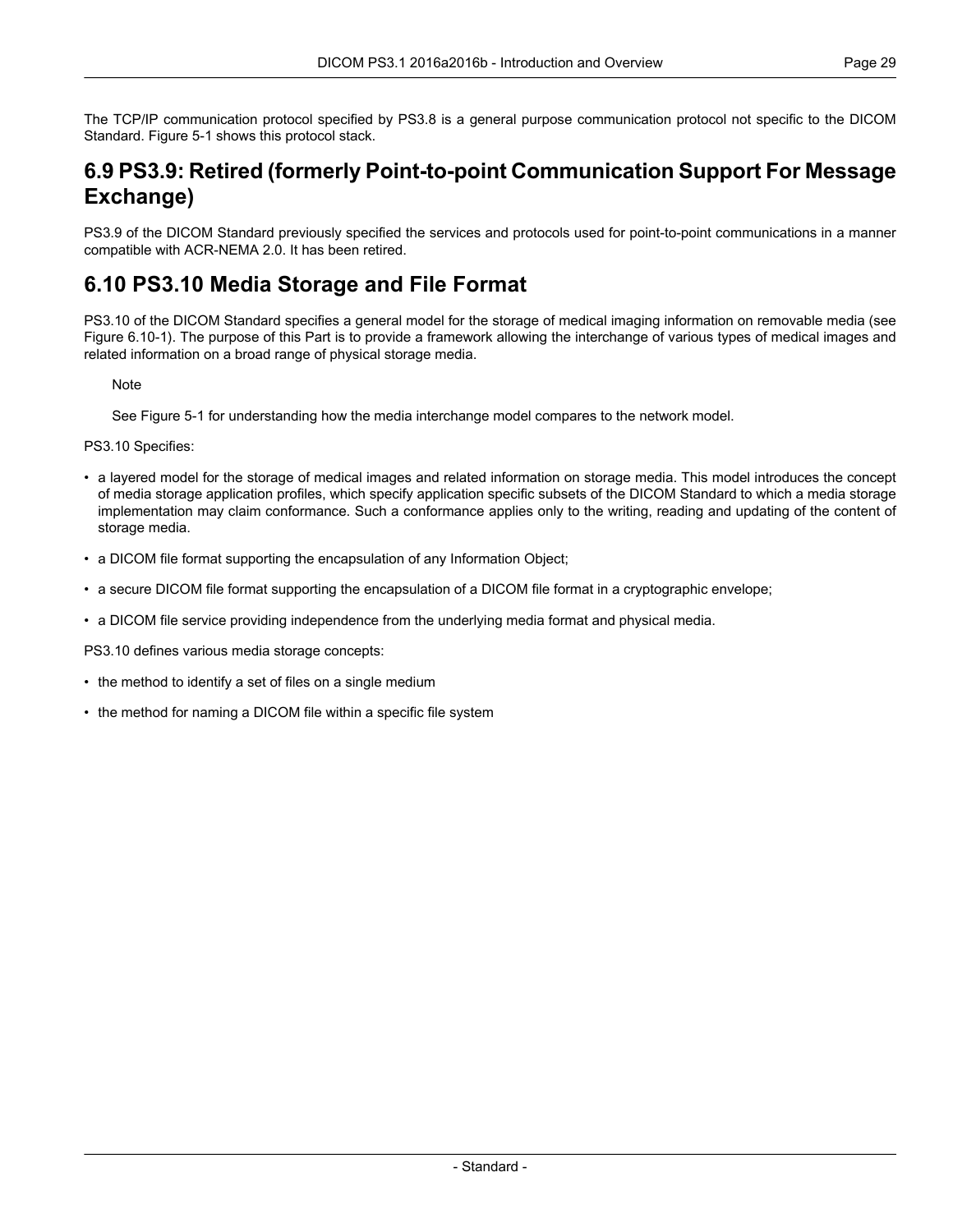<span id="page-29-1"></span>

**Figure 6.10-1. DICOM Media Communication Model**

### <span id="page-29-0"></span>**6.11 PS3.11: Media Storage Application Profiles**

[PS3.11](part11.pdf#PS3.11) of the DICOM Standard specifies application specific subsets of the DICOM Standard to which an implementation may claim conformance. These application specific subsets will be referred to as Application Profiles in this section. Such a conformance statement applies to the interoperable interchange of medical images and related information on storage media for specific clinical uses. It follows the framework, defined in [PS3.10](part10.pdf#PS3.10), for the interchange of various types of information on storage media.

An Application Profile annex is organized into the following major parts:

- The name of the Application Profile, or the list of Application Profiles grouped in a related class
- A description of the clinical context of the Application Profile
- The definition of the media storage Service Class with the device roles for the Application Profile and associated options
- Informative section describing the operational requirements of the Application Profile
- Specification of the Information Object Classes and associated Information Objects supported and the encoding to be used for the data transfer
- The selection of media formats and physical media to be used
- Other parameters that need to be specified to ensure interoperable media interchange
- Security parameters that select the cryptographic techniques to be used with secure media storage Application Profiles

The structure of DICOM and the design of the Application Profile mechanism is such that extension to additional Information Object Classes and the new exchange media is straightforward.

**Note** 

[Figure](#page-30-4) 6.11-1 shows how individual aspects of an Application profile map to the various parts of the DICOM Standard.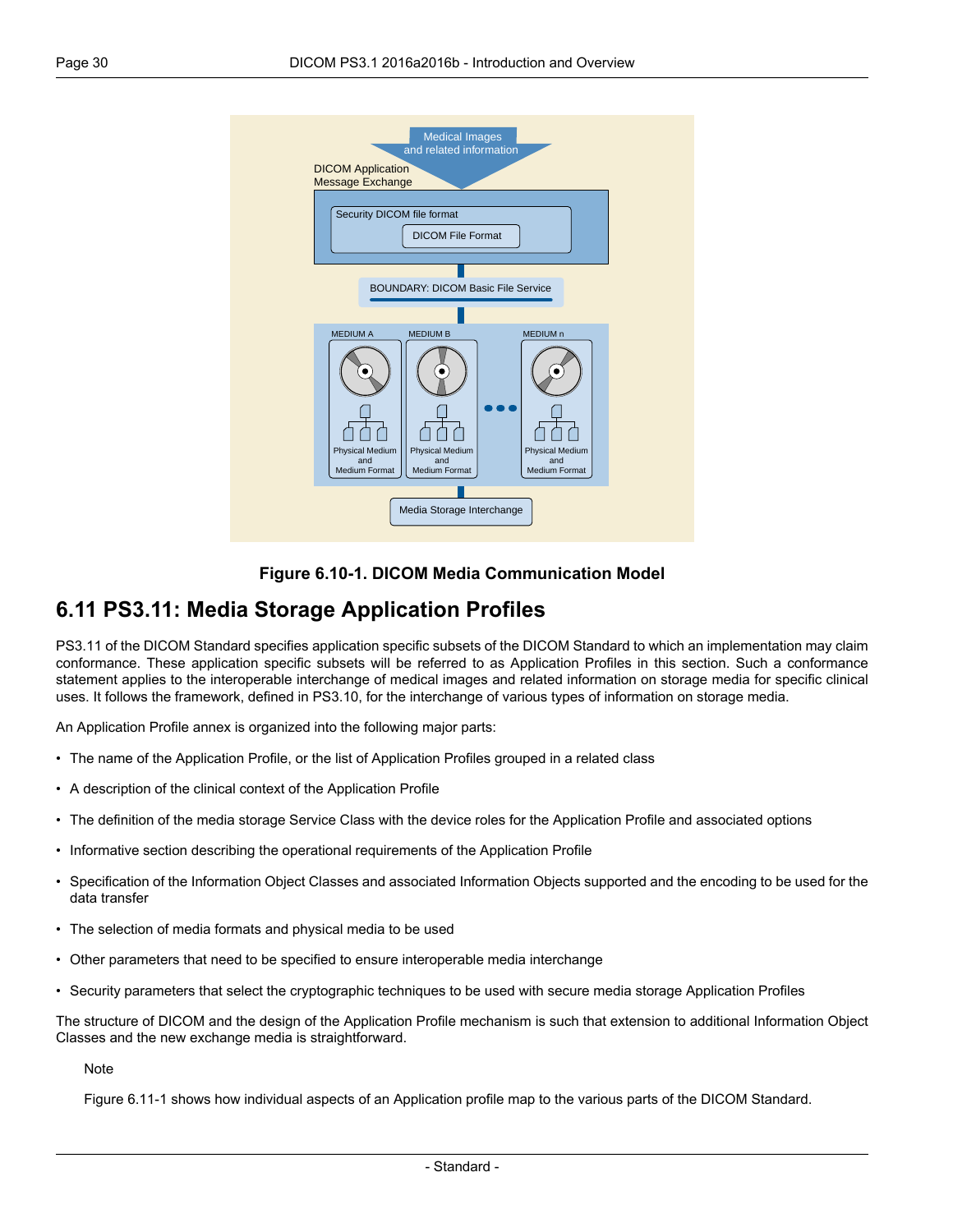<span id="page-30-4"></span>

#### **Figure 6.11-1. Relationship Between an Application Profile and Parts of DICOM**

#### <span id="page-30-0"></span>**6.12 PS3.12: Storage Functions and Media Formats For Data Interchange**

[PS3.12](part12.pdf#PS3.12) of the DICOM Standard facilitates the interchange of information between applications in medical environments by specifying:

<span id="page-30-1"></span>• A structure for describing the relationship between the media storage model and a specific physical media and media format.

• Specific physical media characteristics and associated media formats.

#### <span id="page-30-2"></span>**6.13 PS3.13: Retired (formerly Print Management Point-to-point Communication Support)**

PS3.13 previously specified the services and protocols used for point-to-point communication of print management services. It has been retired.

#### **6.14 PS3.14: Grayscale Standard Display Function**

<span id="page-30-3"></span>[PS3.14](part14.pdf#PS3.14) specifies a standardized display function for consistent display of grayscale images. This function provides methods for calibrating a particular display system for the purpose of presenting images consistently on different display media (e.g., monitors and printers).

The chosen display function is based on human visual perception. Human eye contrast sensitivity is distinctly non-linear within the luminance range of display devices. This standard uses Barten's model of the human visual system.

#### **6.15 PS3.15: Security and System Management Profiles**

[PS3.15](part15.pdf#PS3.15) of the DICOM Standard specifies security and system management profiles to which implementations may claim conformance. Security and system management profiles are defined by referencing externally developed standard protocols, such as DHCP, LDAP, TLS and ISCL. Security protocols may use security techniques like public keys and "smart cards". Data encryption can use various standardized data encryption schemes.

This part does not address issues of security policies. The standard only provides mechanisms that can be used to implement security policies with regard to the interchange of DICOM objects. It is the local administrator's responsibility to establish appropriate security policies.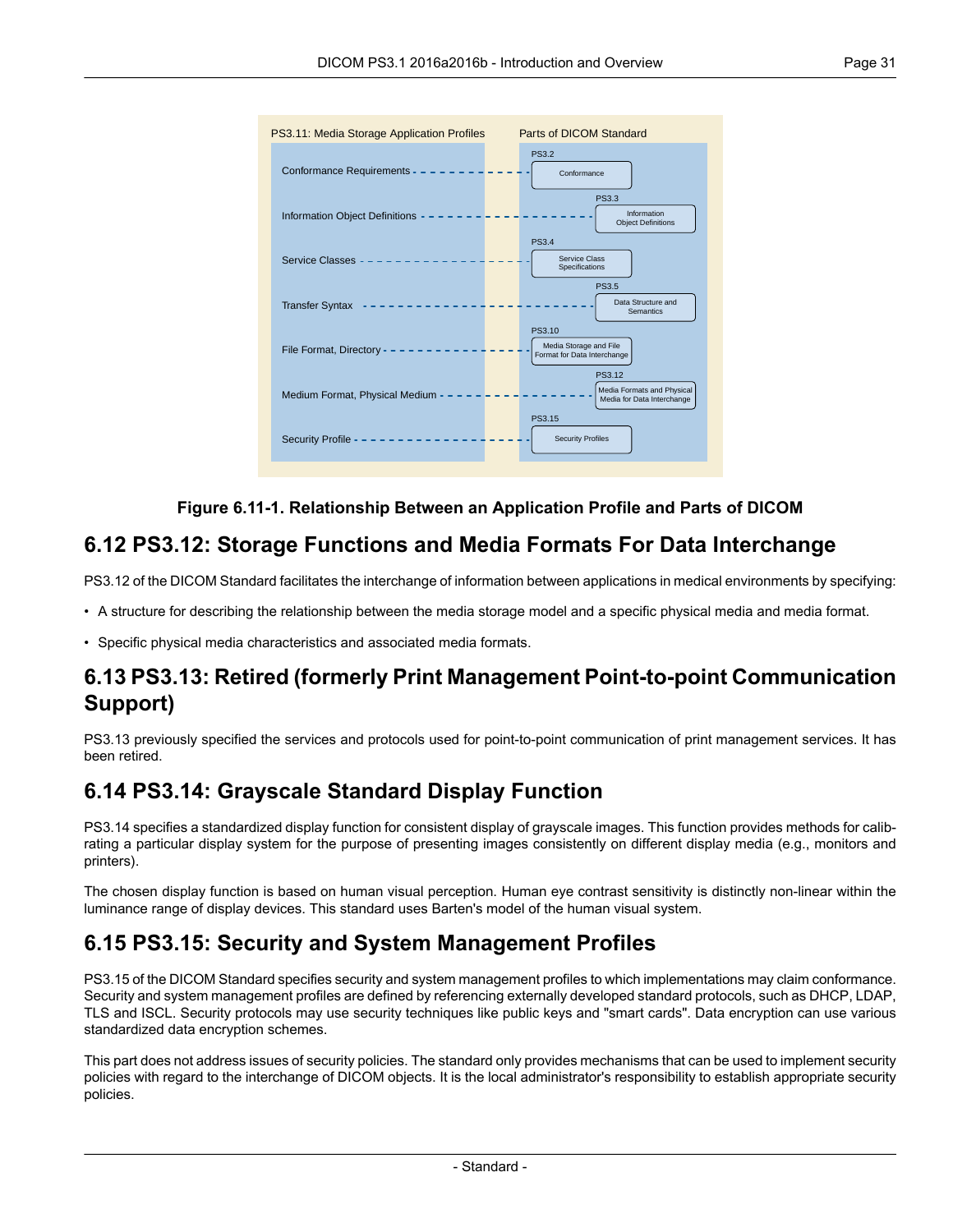#### <span id="page-31-0"></span>**6.16 PS3.16: Content Mapping Resource**

[PS3.16](part16.pdf#PS3.16) of the DICOM Standard specifies:

- templates for structuring documents as DICOM Information Objects
- sets of coded terms for use in Information Objects
- a lexicon of terms defined and maintained by DICOM
- <span id="page-31-1"></span>• country specific translations of coded terms

#### **6.17 PS3.17: Explanatory Information**

<span id="page-31-2"></span>[PS3.17](part17.pdf#PS3.17) of the DICOM Standard specifies:

• informative and normative annexes containing explanatory information

#### **6.18 PS3.18: Web Services**

[PS3.18](part18.pdf#PS3.18) of the DICOM Standard specifies the means whereby Web Services can be used for retrieving or storing a DICOM object.

Requests that retrieve data specify the media type (format) of the response body. Requests that store data specify the media type of the request body.

<span id="page-31-3"></span>The HTTP requests as defined within this standard are sufficient for the HTTP server to act as a DICOM SCU (Service Class User) to retrieve or store the requested objects from an appropriate DICOM SCP (Service Class Provider) using baseline DICOM functionality as defined in [PS3.4](part04.pdf#PS3.4) and [PS3.7,](part07.pdf#PS3.7) which is to say that the HTTP server can act as a proxy for the DICOM SCP.

#### **6.19 PS3.19: Application Hosting**

<span id="page-31-4"></span>[PS3.19](part19.pdf#PS3.19) of the DICOM Standard specifies an Application Programming Interface (API) to a DICOM based medical computing system into which programs written to that standardized interface can "plug-in" (see [Figure](#page-31-4) 6.19-1). A Hosting System implementer only needs to create the standardized API once to support a wide variety of add-on Hosted Applications.



#### **Figure 6.19-1. Interface Between a Hosted Application and a Hosting System**

In the traditional "plug-in" model, the "plug-in" is dedicated to a particular host system (e.g., a web browsing program), and might not run under other host systems (e.g., other web browsing programs). [PS3.19](part19.pdf#PS3.19) defines an API that may be implemented by any Hosting System. A "plug-in" Hosted Application written to the API would be able run in any environment provided by a Hosting System that implements that API (see [Figure](#page-32-1) 6.19-2).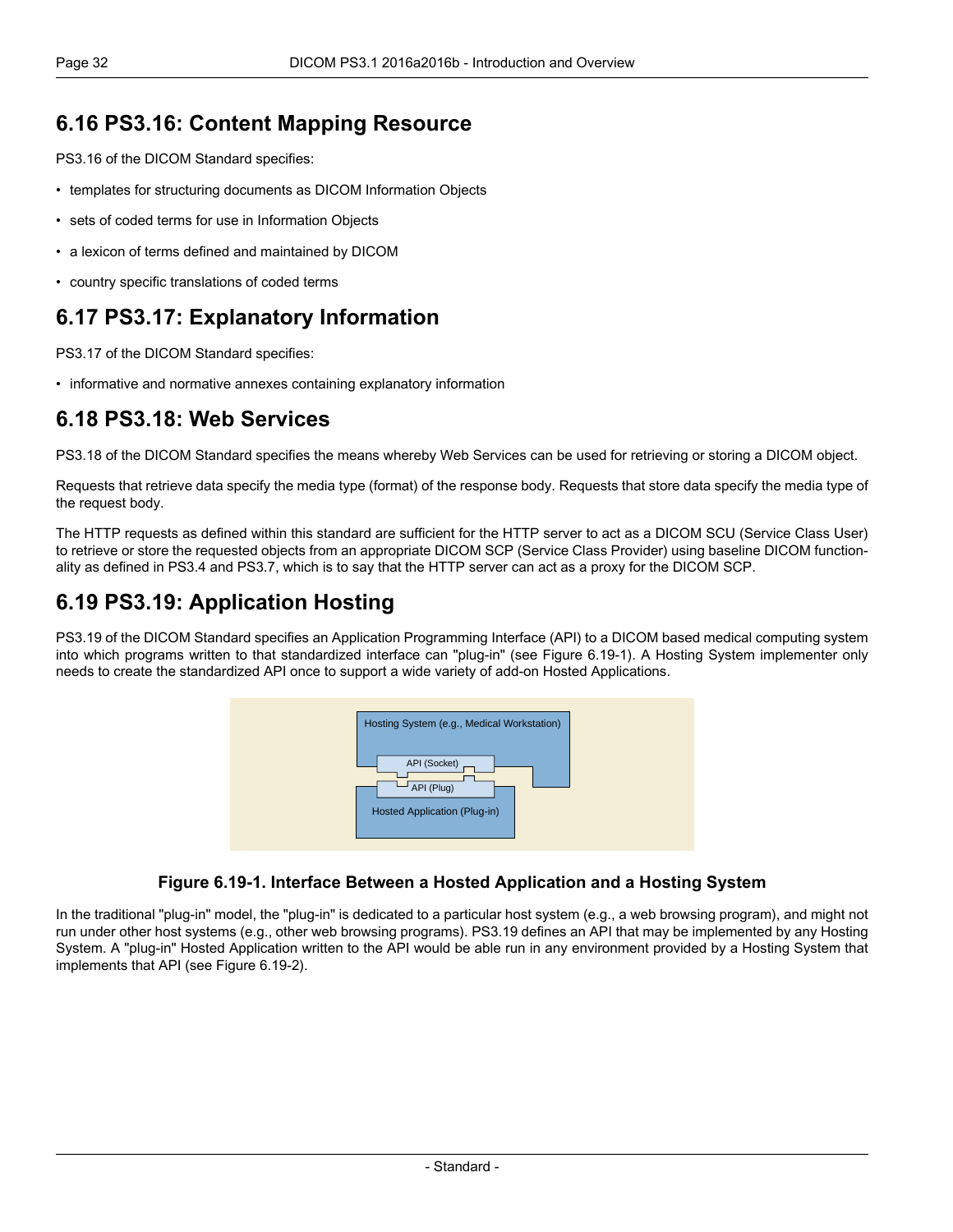<span id="page-32-1"></span>

#### **Figure 6.19-2. Illustration of Platform Independence via the Hosted Application**

<span id="page-32-0"></span>[PS3.19](part19.pdf#PS3.19) specifies both the interactions and the Application Programming Interfaces (API) between Hosting Systems and Hosted Applications. [PS3.19](part19.pdf#PS3.19) also defines the data models that are used by the API.

#### **6.20 PS3.20: Imaging Reports using HL7 Clinical Document Architecture**

[PS3.20](part20.pdf#PS3.20) of the DICOM Standard specifies templates for the encoding of imaging reports using the HL7 Clinical Document Architecture Release 2 (CDA R2, or simply CDA) Standard. Within this scope are clinical procedure reports for specialties that use imaging for screening, diagnostic, or therapeutic purposes.

[PS3.20](part20.pdf#PS3.20) constitutes an implementation guide for CDA, and is harmonized with the approach to standardized templates for CDA implementation guides developed by HL7. It also provides Business Names for data elements that link data in user terminology, e.g., collected by a report authoring application, to specific CDA encoded elements.

As an implementation guide for imaging reports, particular attention is given to the use and reference of data collected in imaging procedures as explicit evidence within reports. This data includes images, waveforms, measurements, annotations, and other analytic results managed as DICOM SOP Instances. Specifically, this Part includes a specification for transformation into CDA documents of DICOM Structured Report instances that represent imaging reports.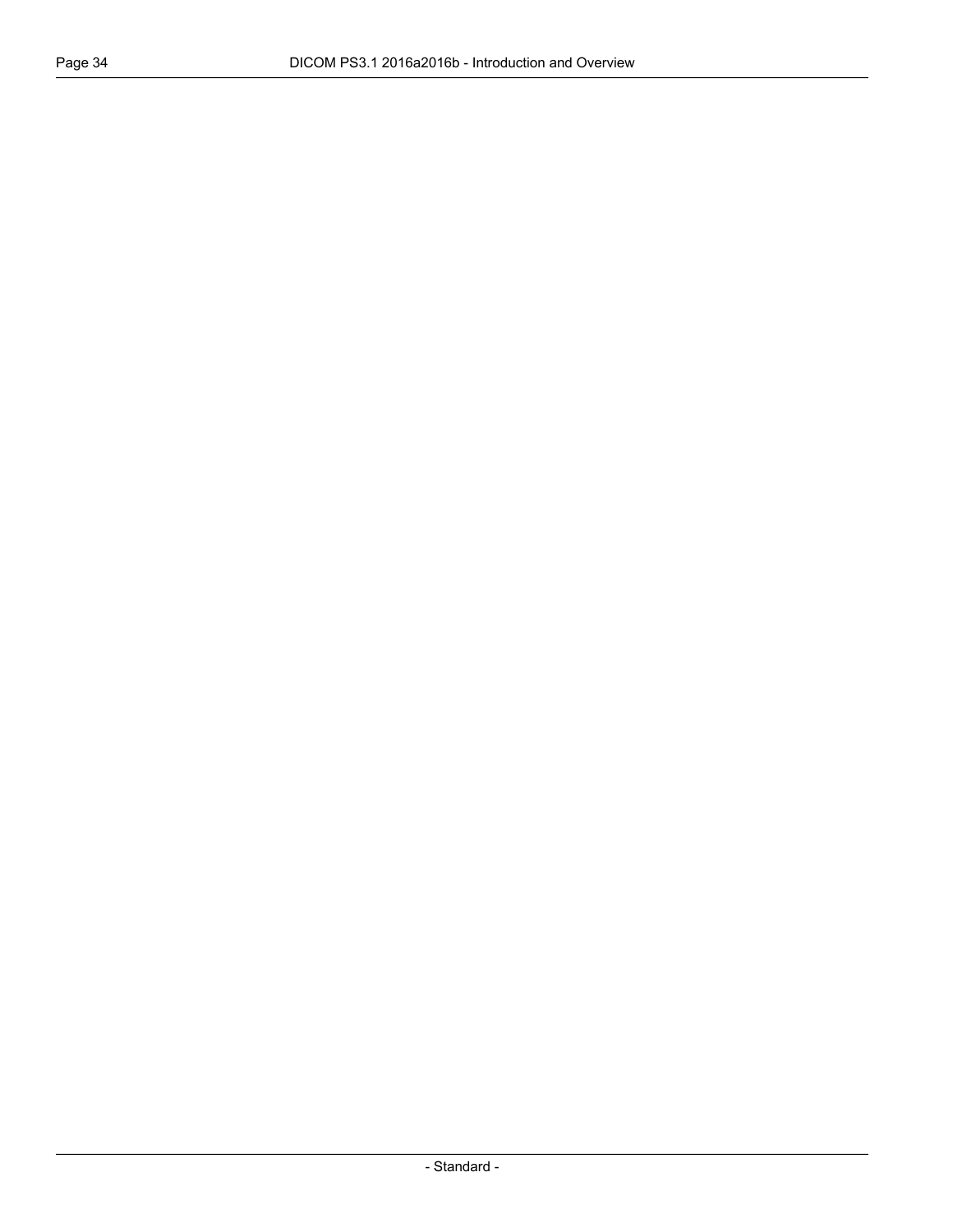## <span id="page-34-0"></span>**7 Referencing The DICOM Standard**

Under the procedures of the DICOM Standards Committee, the Standard is in constant revision. Supplements and corrections to the Standard are balloted and approved several times a year. Each change when approved as Final Text immediately goes into effect. At intervals, all of the approved Final Text changes are consolidated into a published edition of the Standard, identified by year of publication, but such publication is only a convenience to the user; the Standard is officially changed when each change is approved.

Conformance to the DICOM Standard is through specified SOP Classes using DIMSE messages (see [PS3.4\)](part04.pdf#PS3.4), ProfilesWeb Services (see [PS3.18\)](part18.pdf#PS3.18), media interchange (see Annex I "Media Storage Service Class [\(Normative\)"](part04.pdf#chapter_I) in PS3.4 and [PS3.10\)](part10.pdf#PS3.10), and Web Servicesor the hosted application API (see [PS3.19\)](part19.pdf#PS3.19). Additional conformance claims may be made to Profiles (see [PS3.11](part11.pdf#PS3.11) and [PS3.15](part15.pdf#PS3.15)). Once such a unit of conformance is specified in the Standard, all changes thereto are forward and backward compatible (except in rare cases where the original specification was non-interoperable, or conflicted with another standard). Conformance requirements and conformance claims are therefore referenced to the name and/or identifier of the feature, and never referenced to an edition of the Standard. Generally, the only appropriate reference to a particular edition of the Standard is to identify a retired feature (see [Section](#page-12-3) 1.4.2) Continuous [Maintenance](#page-12-3) in the Introduction to this Part).

The following citation form is preferred for general references to the Standard, without specification of date of edition, when specific conformance requirements are not invoked:

NEMA PS3 / ISO 12052, Digital Imaging and Communications in Medicine (DICOM) Standard, National Electrical Manufacturers Association, Rosslyn, VA, USA (available free at <http://medical.nema.org/>)

The following forms are preferred for references to units of conformance to the Standard:

- "… conformant to the DICOM <name> SOP Class for network exchange [as a Service Class <User | Provider>], as specified in DICOM [PS3.4:](part04.pdf#PS3.4) Service Class Specifications."
- "... conformant to the DICOM <identifier> Application Profilename> SOP Class for media exchange [as a File Set <Creator | Updater | Reader>], as specified in DICOM [PS3.4:](part04.pdf#PS3.4) Media Storage Application ProfilesService Class Specifications."
- "... conformant to the DICOM <name> ProfileWeb Service [as <an Origin-server | a User-agent>], as specified in DICOM [PS3.18:](part18.pdf#PS3.18) Security and System Management Profiles Web Services."
- "… conformant to DICOM Application Hosting [as a <Hosting System | Hosted Application>], as specified in DICOM [PS3.19:](part19.pdf#PS3.19) Application Hosting."
- "… conformant to the DICOM <identifier> Application Profile [as a File Set <Creator | Updater | Reader>] [<name> SOP Class], as specified in DICOM [PS3.11](part11.pdf#PS3.11): Media Storage Application Profiles."
- "... conformant to WADOthe DICOM <name> Profile, as specified in DICOM [PS3.15:](part15.pdf#PS3.15) Web ServicesSecurity and System Management Profiles."

**Note** 

- 1. Some Application Profiles and Web Services may fully specify the information objects exchanged, while others may require explicit specification of SOP Classes in the references.
- 2. "The modality shall be conformant to the DICOM CT Image Storage and MR Image Storage SOP Classes for network exchange as a Service Class User, as specified in DICOM [PS3.4:](part04.pdf#PS3.4) Service Class Specifications."
	- "The workstation shall be conformant to the DICOM STD-XA1K-DVD Application Profile as a File Set Reader, as specified in DICOM [PS3.11](part11.pdf#PS3.11): Media Storage Application Profiles."
	- "The PACS shall be conformant to the DICOM WADO-RS and STOW-RS Web Services as an Origin-server for the SOP Classes listed in Table X, as specified in DICOM [PS3.18](part18.pdf#PS3.18): Web Services."

Reference may be made to other features of the Standard, but these shall not be construed as DICOM conformance requirements (although they may be conformance requirements for non-DICOM implementation guides or regulations). Following are some examples:

• "... SOP Instances in accordance with the <name> Information Object Definition, as specified in DICOM [PS3.3](part03.pdf#PS3.3): Information Object Definitions."